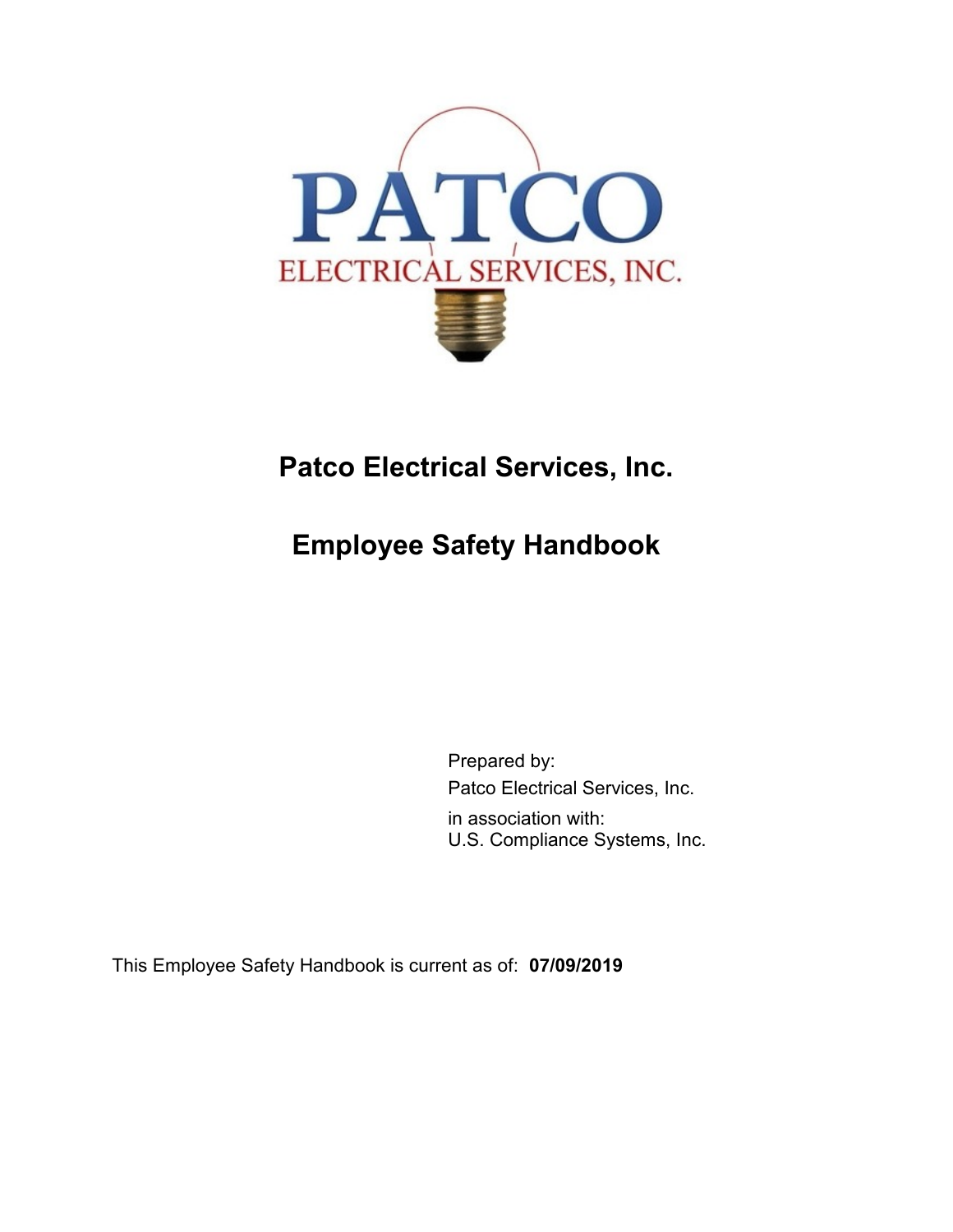Disclaimer: This Employee Safety Handbook is licensed for the exclusive use of Patco Electrical Services, Inc.. Program materials were selected from standardized materials by the customer. U.S. Compliance Systems does not collect or retain information specific to the customer and does not modify standardized programs for customers. Customers are not permitted to modify standardized content. USCS accepts no responsibility for program materials selected and implemented by customers.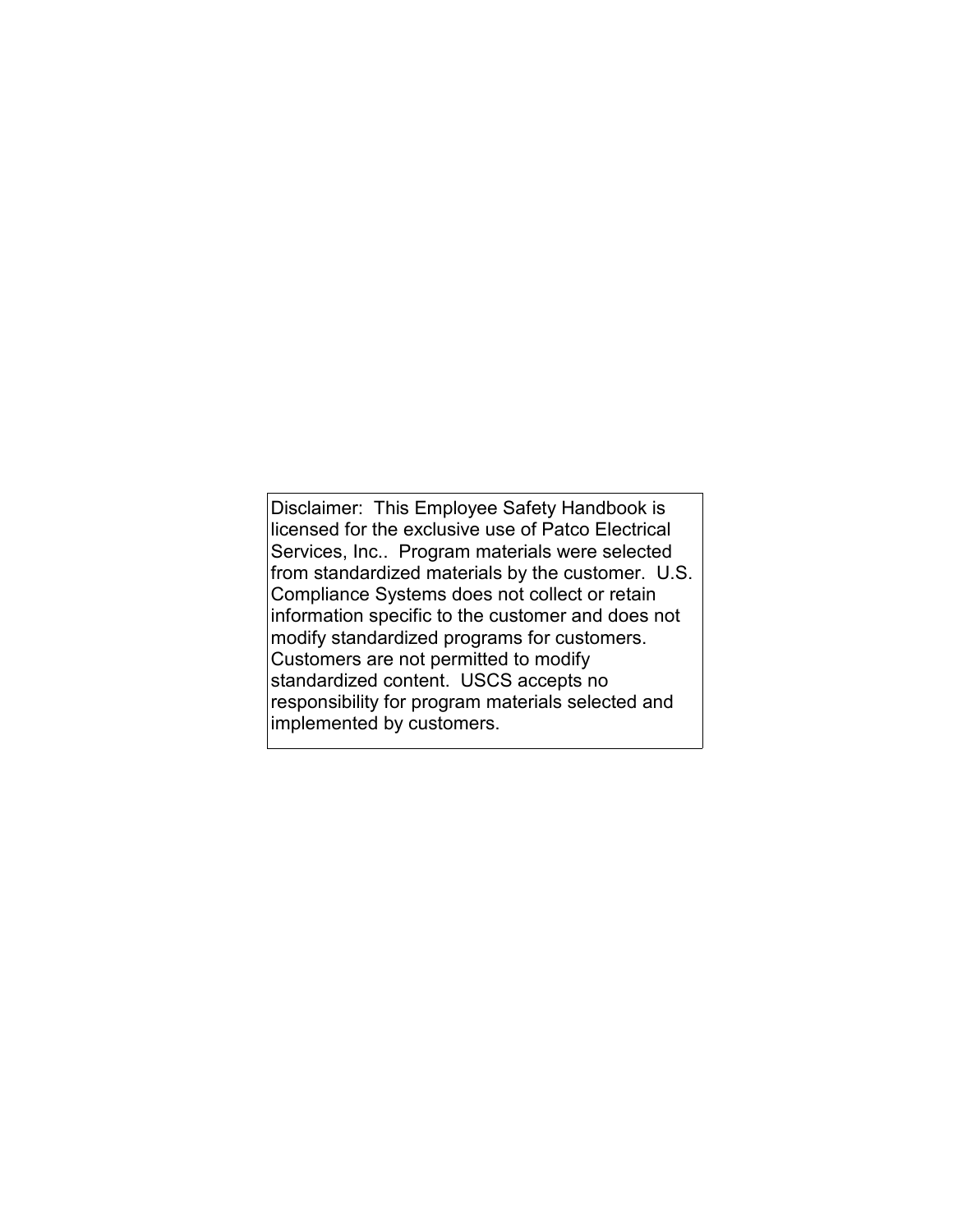## **Table of Contents**

| <b>Safety Commitment</b>                                                            | 5                 |
|-------------------------------------------------------------------------------------|-------------------|
| Stop Work Authority and Workers' Right to Refuse Dangerous Work Policy<br>Statement | 6                 |
| <b>General Safety Considerations</b>                                                | 8                 |
| Housekeeping                                                                        | 8                 |
| <b>Emergency Medical Response</b>                                                   | 8                 |
| <b>Fire Prevention</b>                                                              | 9                 |
| <b>Portable Fire Extinguishers</b>                                                  | 9                 |
| <b>Fire Protection</b>                                                              | 10                |
| First Aid & First Aid Kits                                                          | 11                |
| <b>Fluids</b>                                                                       | $12 \overline{ }$ |
| <b>Hazardous Job Site Materials</b>                                                 | 12                |
| Lifting, Pushing & Pulling                                                          | 14                |
| Slips, Trips, & Falls                                                               | 15                |
| <b>Basic Tools</b>                                                                  | 15                |
| <b>Powered Tools</b>                                                                | 16                |
| <b>General Electrical Safety</b>                                                    | 16                |
| Ground Fault Circuit Interrupters (GFCI):                                           | 17                |
| <b>Extension Cords</b>                                                              | 17                |
| Ladders                                                                             | 18                |
| Signs & Tags                                                                        | 19                |
| <b>Adequate Lighting</b>                                                            | 19                |
| <b>Appropriate Clothes</b>                                                          | 19                |
| <b>Personal Hygiene</b>                                                             | 19                |
| Drugs & Alcohol                                                                     | 19                |
| <b>Workplace Violence</b>                                                           | 20                |
| <b>Accident Investigation</b>                                                       | 21                |
| Postings                                                                            | 21                |
| <b>Safety Meetings</b>                                                              | 21                |
| Enforcement                                                                         | 22                |
| Specific OSHA Compliance Programs                                                   | 24                |
| Control of Hazardous Energy - Lockout/Tagout                                        | 24                |
| <b>Exposure Control Plan</b>                                                        | 25                |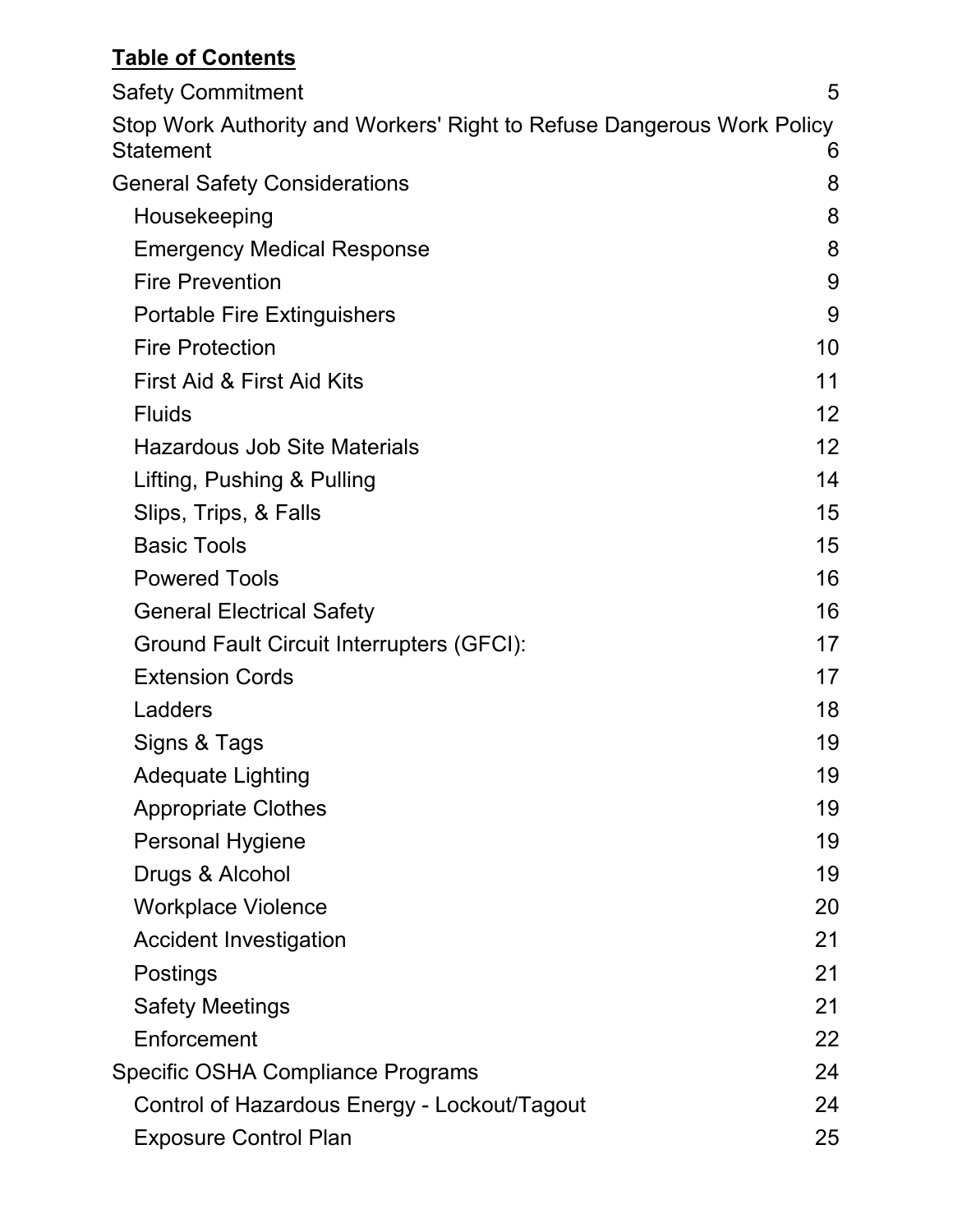| <b>Fall Protection</b>                         | 26 |
|------------------------------------------------|----|
| <b>Forklifts</b>                               | 27 |
| <b>Hazard Communication</b>                    | 27 |
| <b>Hearing Conservation</b>                    | 28 |
| <b>Permit-Required Confined Space</b>          | 28 |
| <b>Personal Protective Equipment</b>           | 29 |
| <b>Respiratory Protection</b>                  | 30 |
| <b>Scaffolds</b>                               | 31 |
| <b>Company Specific Safety Requirements</b>    | 31 |
| <b>Employee Safety Handbook Acknowledgment</b> | 33 |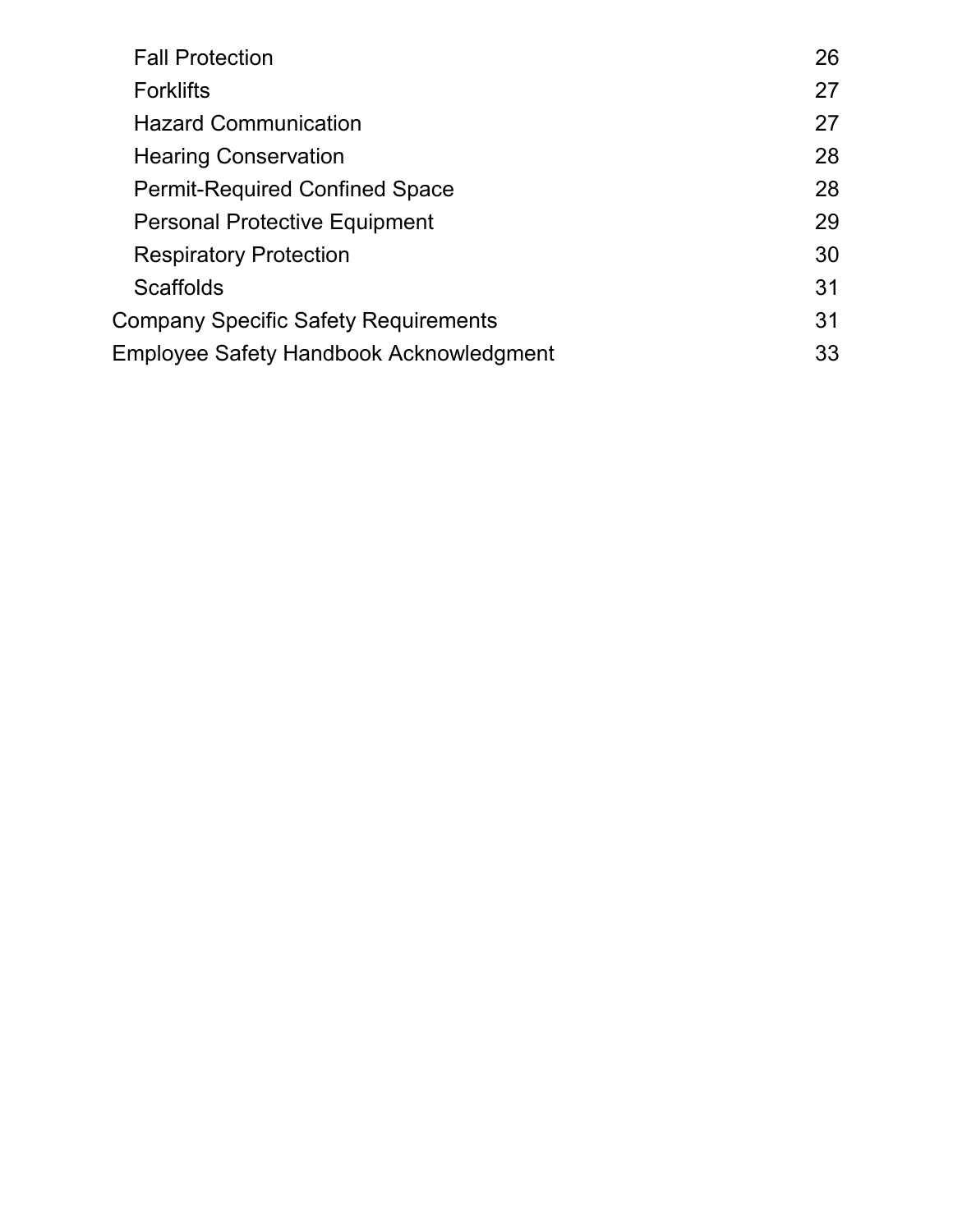## **Safety Commitment**

Patco Electrical Services, Inc. is committed to ensuring that you do not work in an environment that is unsanitary, hazardous, or dangerous to your health or safety. You will be instructed on the recognition and avoidance of unsafe conditions and the regulations applicable to your work environment to control or eliminate any hazards or other exposure to illness or injury.

Using the safety and health training programs provided by the Occupational Safety and Health Administration (OSHA), as well as other reference materials, company safety training, policies, and procedures will be developed and implemented as needed.

Frequent and regular inspections of our facilities, materials, and equipment will be made by Terry Ray Patterson, our Safety Program Administrator, or a designated person.

You may operate equipment or machinery only if you are qualified by training or experience. Machinery, tools, material, or equipment that you find either not in compliance with a particular OSHA standard or that you determine is unsafe will be identified as such by tagging; locking the controls; or physically removing it from its place of operation.

Safety takes a commitment from all persons from senior management to the newest hire. It is expected that you will actively participate in safety training and perform your work in a safe manner.

The primary beneficiary of maintaining a safe work environment is you. You are the person who will not sustain an occupational injury or illness. Additionally, a safe work site protects fellow employees and those with whom we work. Performing tasks in a safe manner allows us to work more efficiently, reduces the possibility of equipment damage, eliminates costly citations, and enhances our opportunities to procure more work. Working safely has nothing but positive benefits for you and the company.

If confronted with a new task for which you do not know the proper safety procedures, ask for instruction from your supervisor before proceeding.

Do not hesitate to point out observed safety deficiencies to your supervisor -- you may prevent an injury to yourself or a fellow employee.

OSHA standards that are applicable to the work you do are readily accessible.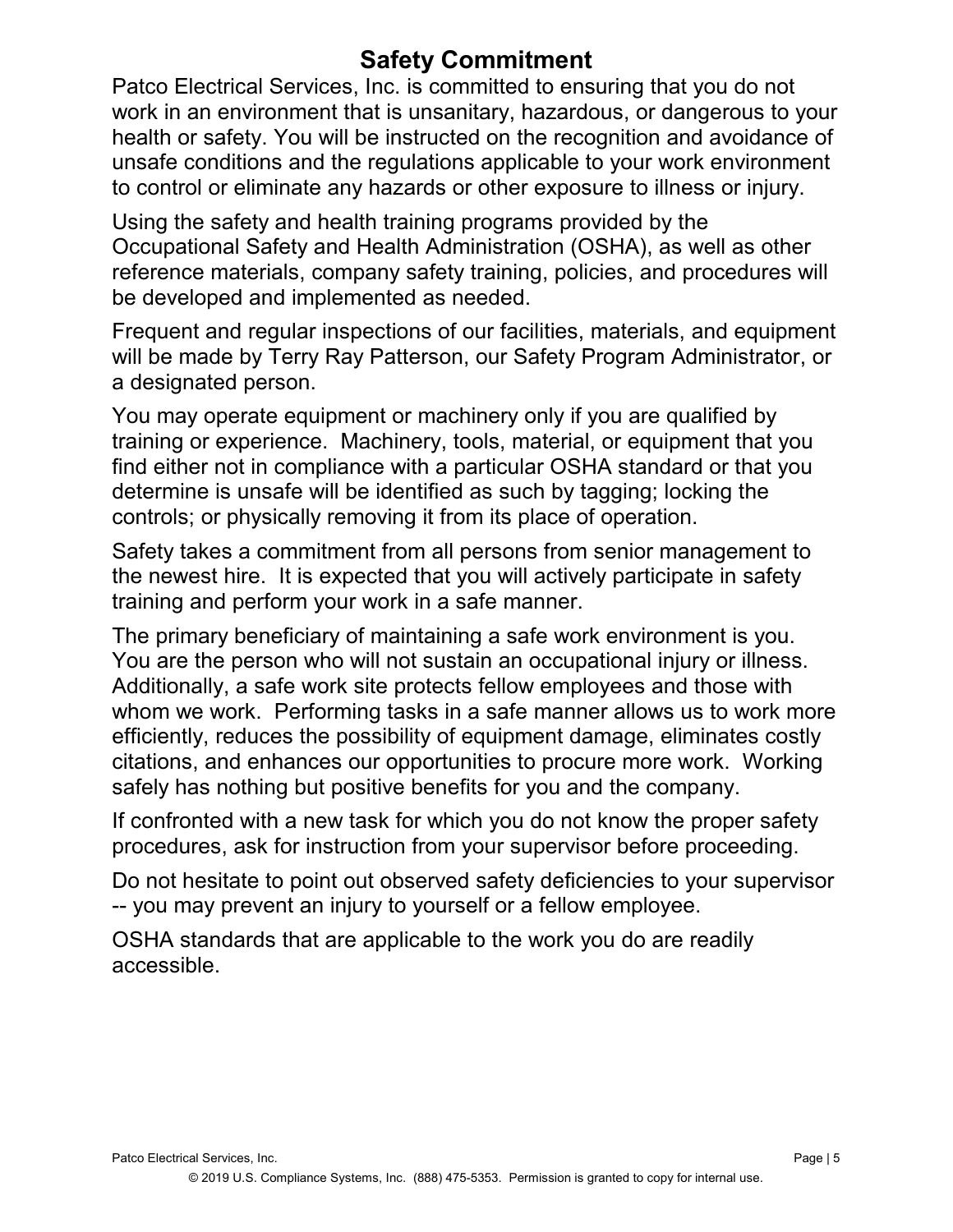## **Stop Work Authority and Workers' Right to Refuse Dangerous Work Policy Statement**

As referenced in the New Hire Safety Orientation, each employee is:

- a. To work in a safe manner and follow established work rules and procedures to the best of their ability.
- b. To ask for clarification of safety procedures of which they are not sure prior to performing a task.
- c. To report to the job site supervisor or competent person any unsafe acts or procedures and will ensure they are addressed and resolved before continuing work.

Specific procedures have been established to ensure that all employees understand the importance of **not** performing a job task if it cannot be performed safely and in accordance with appropriate standards.

Stop Work Authority Procedures training will be given during the new hire safety orientation before initial assignment to any job task. Training will be documented and include the employee's name, dates of training, and subject.

All employees not only have the authority to stop work when control of a health, safety, or environment hazard or risk is not clearly established or understood, they have an obligation to stop work.

Procedures:

- a. Upon discovery or realization that control of a health, safety, or environment hazard or risk is not clearly established or understood, the employee will immediately stop work.
- b. Employees with whom he/she is working will be immediately informed so a health, safety, or environment hazard or risk does not impact them or their work.
- c. The supervisor/competent person will be notified as soon as possible so the situation may be addressed (corrected).
- d. If the supervisor/competent person can successfully address the issue, work will resume. If it is not resolved, work will remain stopped until it is. Most stop work procedures can be resolved in a timely manner at the job site. On occasion, it may require additional investigation to determine the root cause of the problem and the proper procedures to proceed.
- e. The stop work will be documented with a stop work report.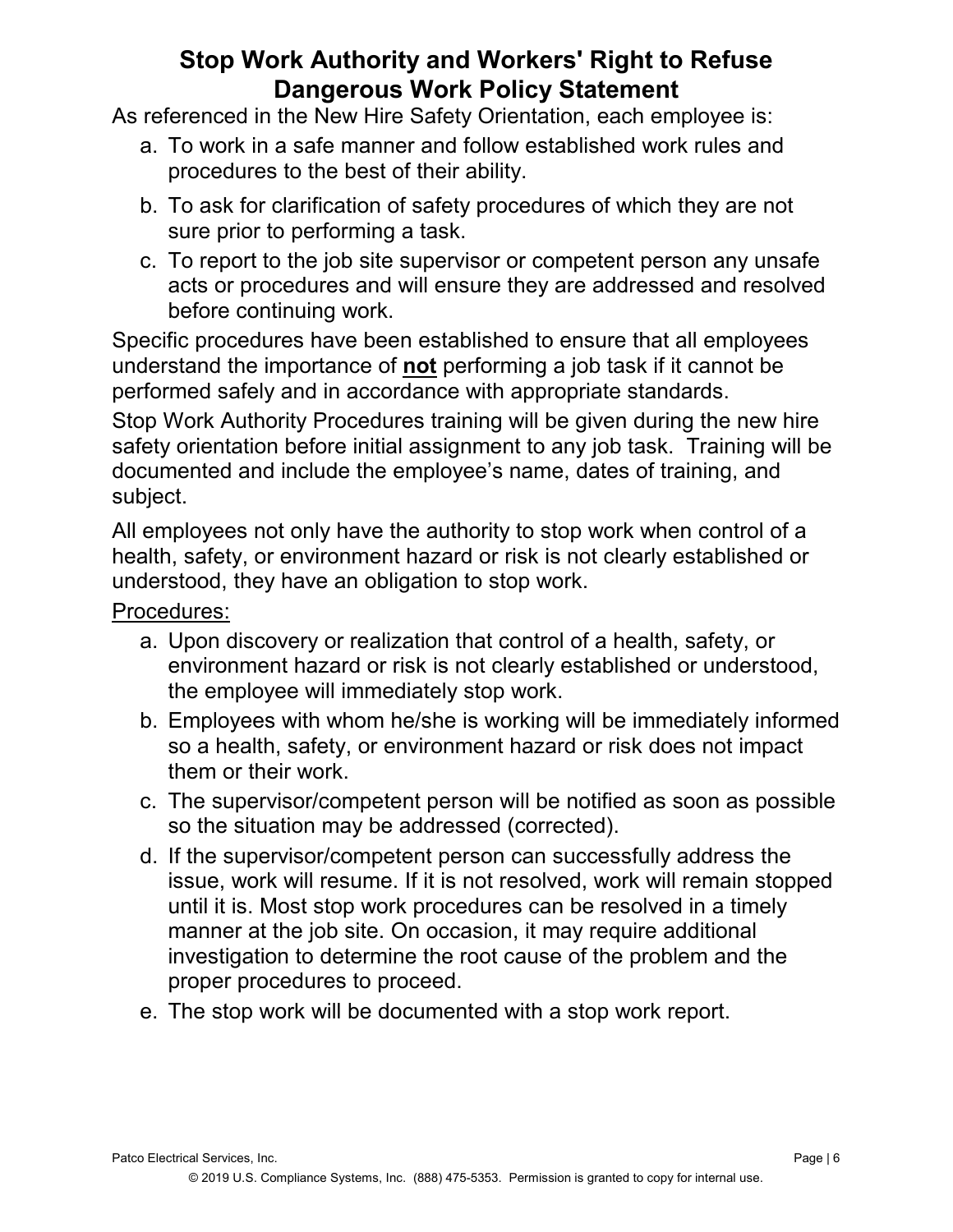#### Supervisor Review:

Supervisors reviewing stop work reports can determine employee participation in the program, the quality of the interventions, trend common issues, and identify opportunities for improvement and establish new safety procedures to preclude a reoccurrence.

#### Follow-up:

After the stop work intervention has been initiated and closed, the supervisory review has been completed, all safety issues have been resolved in a timely manner at the job site to the satisfaction of all persons concerned prior to the resumption of work (or, if needed, after additional investigation and corrective actions required to identify and address root causes have been completed), the **importance of follow-up** can be demonstrated by:

- a. providing a learning tool for developing improved training.
- b. establishing new safety procedures.
- c. facilitating sharing of learning.

#### Responsibilities:

**Employee**: Initiate a stop work intervention when warranted.

**Supervisor/competent person**: notify all affected personnel and supervision of the stop work issue, correct the issue, and resume work when safe to do so.

**Management**: Establish a culture where stop work authority is exercised freely.

Employees, while fulfilling their **obligation** to stop work when warranted, are reminded that under no circumstances will fulfilling this obligation result in any form of retribution or intimidation from our company or the company for whom we are working

This Policy Statement will be conspicuously posted.

 $\frac{1}{\sqrt{2\pi}}$ 

Jústin Patterson Safety Director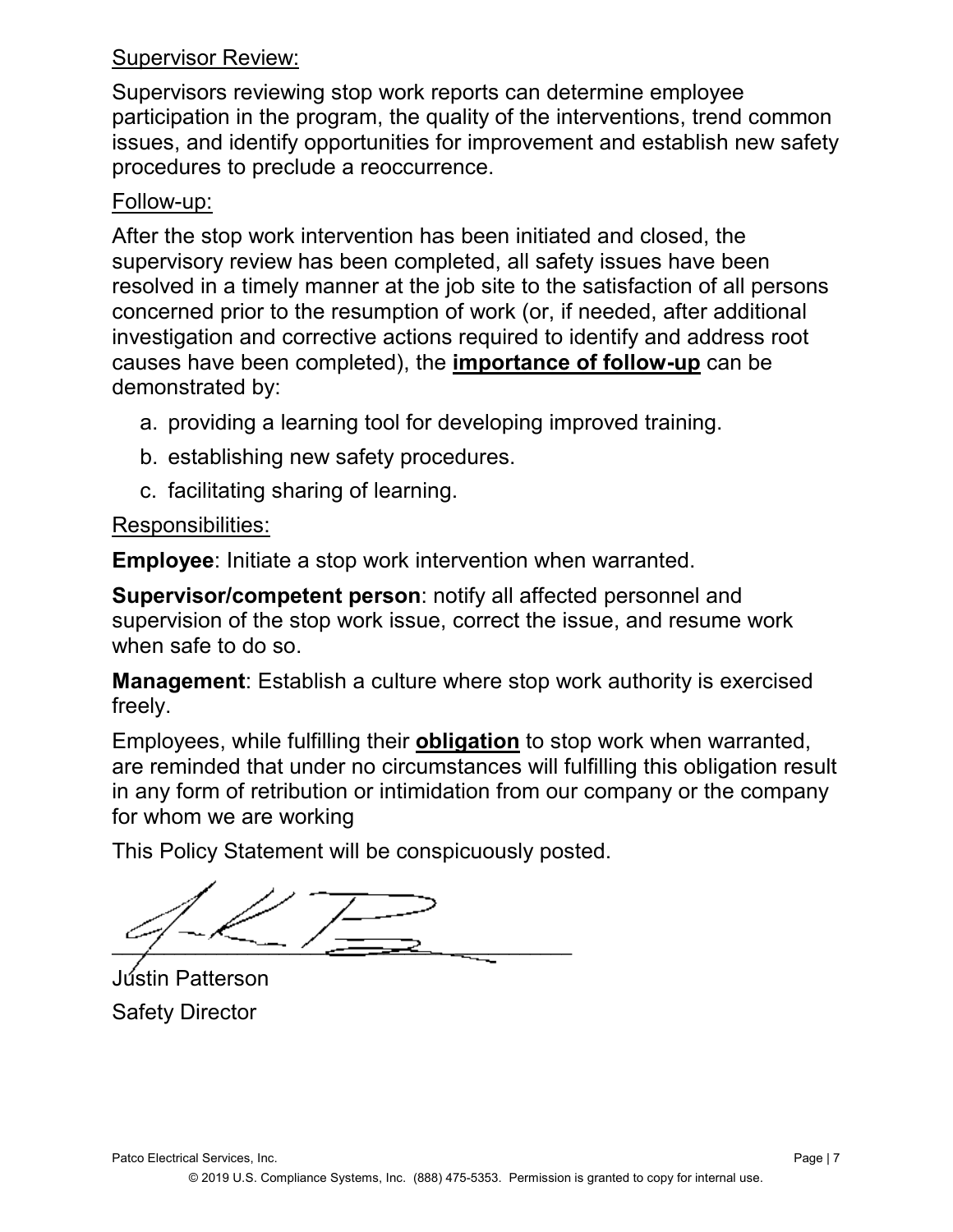## **General Safety Considerations**

You should have a working understanding of the below safety principles/topics as they apply in all job site situations. Safety procedures for specific tasks will be addressed through formal or on-the-job training depending on the task.

On every project, there will be a competent person with the knowledge and authority to stop work should a hazardous condition develop that cannot be immediately resolved.

Regular and frequent inspections will be made to ensure that established safety procedures are being followed.

### **Housekeeping**

You are to maintain a neat and orderly work area *as far as practical*. Housekeeping and general cleanliness have a direct effect on safety and health. Proper housekeeping can prevent slips and falls, allow unhampered egress in the event of an emergency, prevent falling object injuries, enhance fire safety, and prevent the infestation of vermin. Listed below are general housekeeping rules:

- a. All walking/working surfaces shall be kept clean and dry.
- b. Do not allow debris to accumulate.
- c. All stored materials will be neatly stacked.
- d. All containers will be sealed when not in use.
- e. No objects will be left unattended on stairways.
- f. Entrances and exits will be properly marked and not blocked.

#### **Emergency Medical Response**

### **DO NOT PROVIDE ANY MEDICAL ASSISTANCE FOR WHICH YOU ARE NOT QUALIFIED BY CERTIFIED TRAINING**

Should an injury occur that requires an emergency medical responder, the below listed actions will be taken in the order give

- a. Call the posted emergency response number.
- b. Provide any medical assistance you are trained and certified to do. Do not provide any medical assistance you are not trained to do.
- c. Designate an individual to direct the emergency responders to the injured party and provide Safety Data Sheets (SDS) if applicable.
- d. Notify your supervisor who, in turn, will notify the office.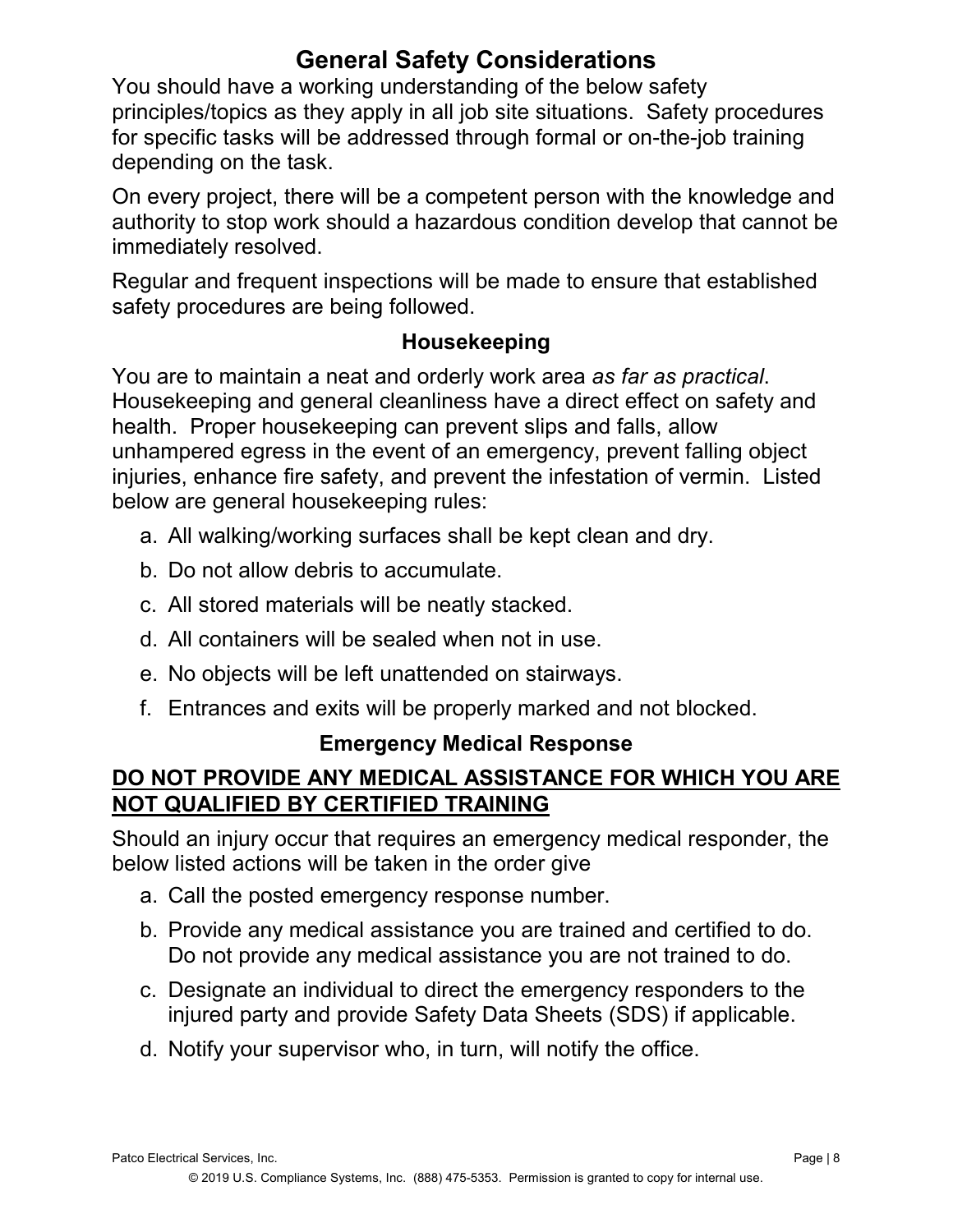## **Fire Prevention**

Fire prevention deals not with handling a fire emergency, but rather preventing a fire in the first place. To reduce the likelihood of a fire, you must adhere to the following rules:

- a. There shall be no smoking except in designated smoking areas. Smoking materials will be totally extinguished and placed in appropriate receptacles. Under no circumstances will there be smoking during refueling of vehicles or within 50 feet of flammable materials.
- b. All chemical products will be handled and stored in accordance with the procedures noted on their individual SDS.
- c. Heat producing equipment will be properly maintained and operated per the manufacturer's instructions to prevent accidental ignition of combustible materials.
- d. Precautions will be taken when working with an open flame and those areas will be made fire safe by removing or protecting combustibles from ignition.
- e. Combustible liquids must be stored in approved containers.
- f. Chemical spills particularly combustible and reactive liquids -- must be cleaned up immediately. Damaged chemical containers and cleanup materials must be properly disposed.
	- **Note: Exercise care! Information on appropriate personal protective equipment; proper disposal; proper cleanup procedures; required ventilation; etc. is found on the product's SDS.**
- g. Combustible liquids and trash must be segregated and kept from ignition sources.
- h. Keep clear access to fire hydrants as well as portable fire extinguishers.
- i. Practice good housekeeping!

## **Portable Fire Extinguishers**

Know the location of fire extinguishers, what class of fire extinguisher is appropriate for what type of fire, and how to safely use a fire extinguisher.

Portable fire extinguishers will be located allowing for ease of accessibility.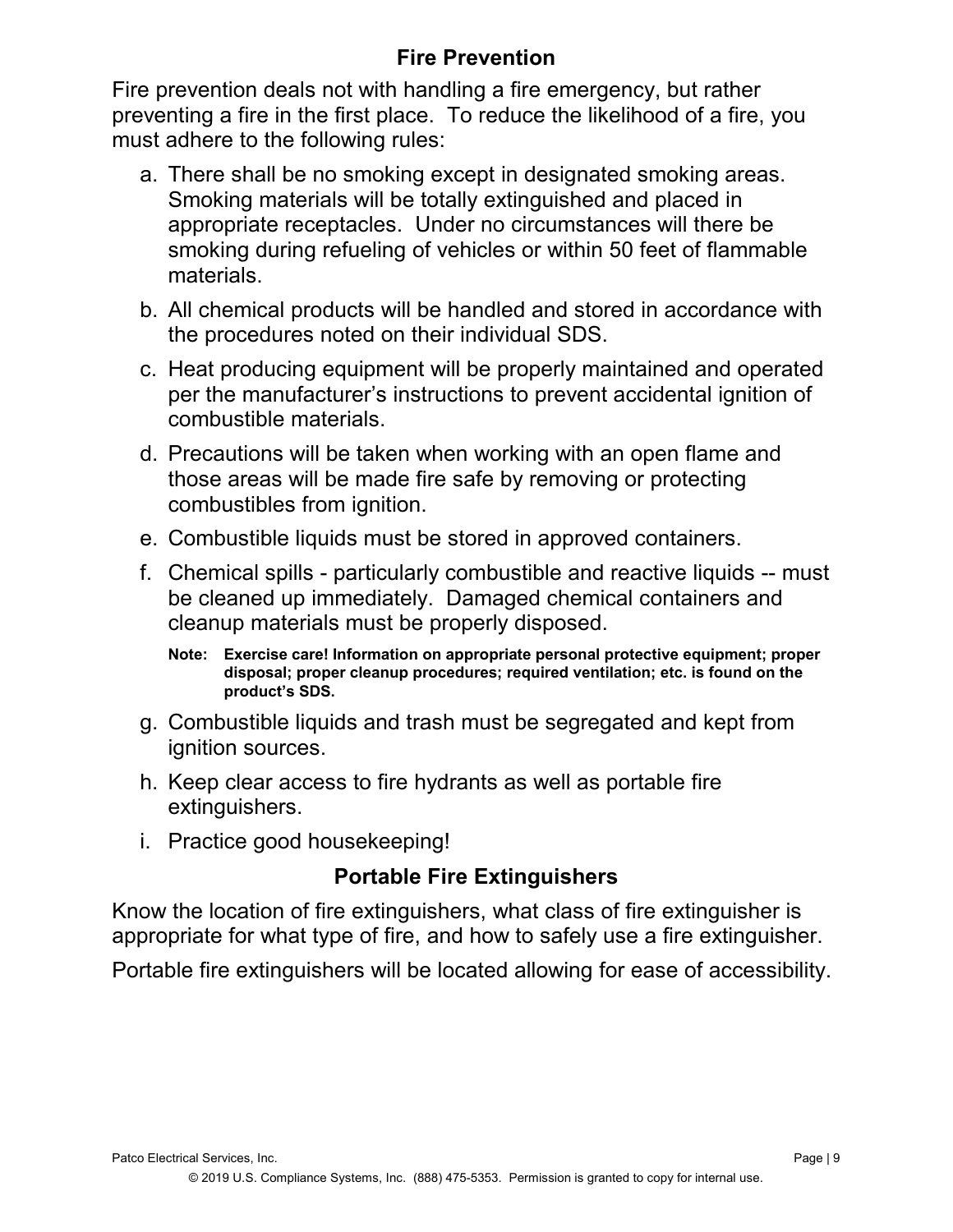Portable fire extinguishers will be distributed as indicated below:

| <b>Class</b>                 | <b>Distribution</b>                                                                                                                                            | <b>Notes</b>                                 |
|------------------------------|----------------------------------------------------------------------------------------------------------------------------------------------------------------|----------------------------------------------|
| A<br>"A" on a green triangle | 75 feet or less travel distance<br>between the employee and the<br>extinguisher                                                                                | For use on wood,<br>paper, trash, etc.       |
| B<br>"B" on a red square     | 50 feet or less travel distance<br>between hazard area and the<br>extinguisher                                                                                 | For use on<br>flammable liquid,<br>gas, etc. |
| "C" on a blue circle         | Based on the appropriate pattern<br>for the existing Class A or Class B<br>hazards                                                                             | For use on<br>electrical fires               |
| וו<br>"D" on a yellow star   | 75 feet or less travel distance<br>between the combustible metal<br>working area and the extinguisher<br>or other containers or Class D<br>extinguishing agent | For use on<br>combustible metals             |

Using the wrong fire extinguisher on some fires can actually spread the fire. Portable fire extinguishers suitable for ABC class fires will be available on all job sites – at least one extinguisher will be on each floor of a project, near the stairway.

#### **Fire Protection**

The phone number of the local fire department as well as our job site address will be posted or readily accessible.

If a fire should occur, all personnel and the local fire department will be notified. In all emergency situations, you should:

- a. Remain calm.
- b. Speak clearly and slowly.
- c. Give the exact location.
- d. Describe the situation.
- e. Give the phone number from where you are calling.
- f. Do not hang up until told to do so.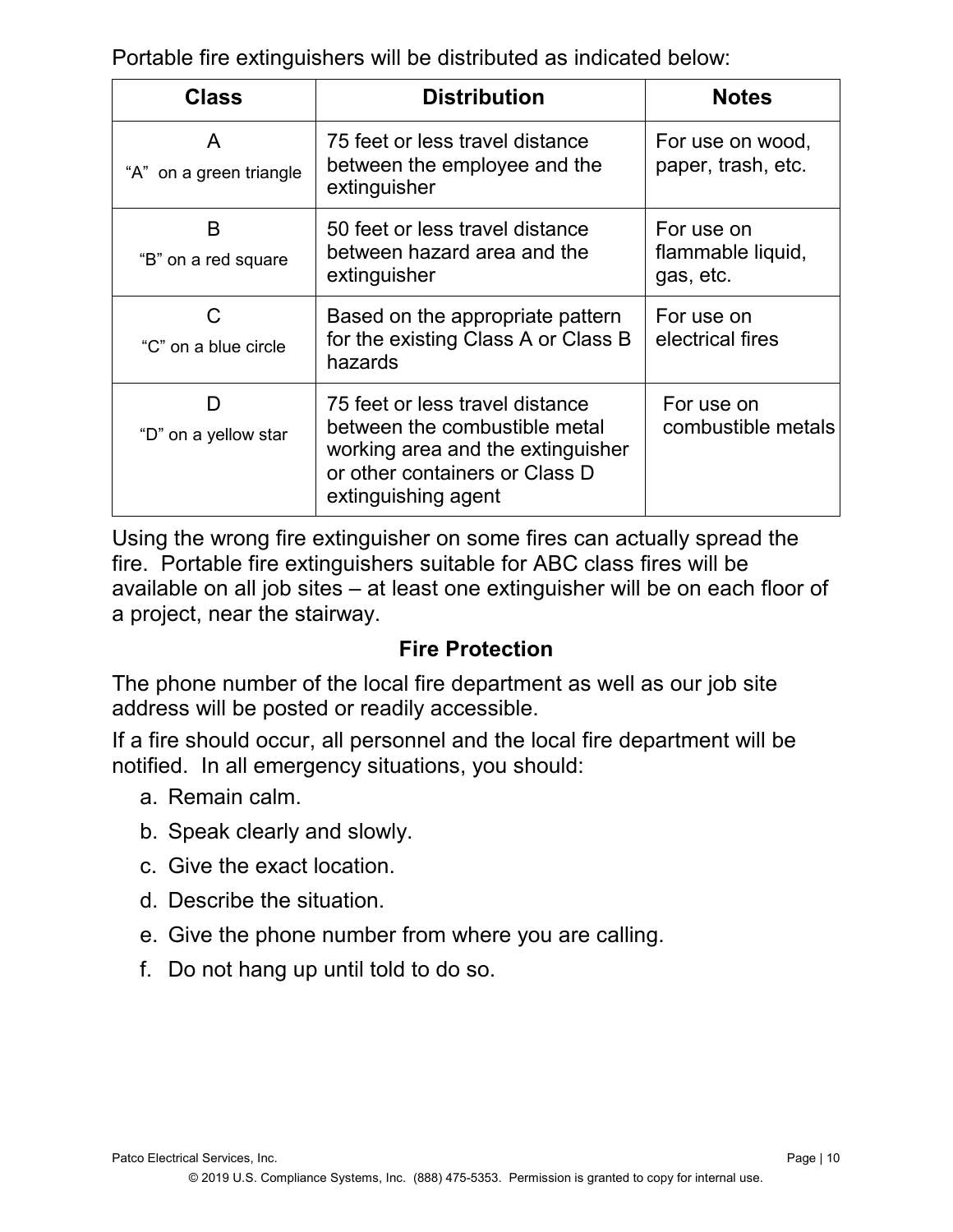## **First Aid & First Aid Kits**

Should a medical emergency occur, call 911 or the emergency medical response phone number posted at the job site if 911 service is not available. Explain the situation clearly and follow the emergency response team's instructions.

If an emergency vehicle is being sent to the job site, establish easy access and keep on-lookers away.

Employees will not expose themselves to blood or other bodily fluids of other employees at any time unless they are trained and licensed in CPR/first aid and are designated first aid providers as an additional job identified in the company bloodborne pathogen program.

Per OSHA, first aid is limited to:

- a. Using a non-prescription medication, such as aspirin, at non-prescription strength.
- b. Cleaning, flushing or soaking wounds on the surface of the skin;
- c. Using wound coverings such as bandages, Band-Aids™, gauze pads, etc.; or using butterfly bandages or Steri-Strips™.
- d. Using hot or cold therapy.
- e. Using any non-rigid means of support, such as elastic bandages, wraps, non-rigid back belts, etc.
- f. Using temporary immobilization devices while transporting an accident victim (e.g., splints, slings, neck collars, back boards, etc.).
- g. Drilling of a fingernail or toenail to relieve pressure, or draining fluid from a blister.
- h. Using eye patches.
- i. Removing foreign bodies from the eye using only irrigation or a cotton swab.
- j. Removing splinters or foreign material from areas other than the eye by irrigation, tweezers, cotton swabs or other simple means.
- k. Using finger guards.
- l. Using massages.
- m. Drinking fluids for relief of heat stress.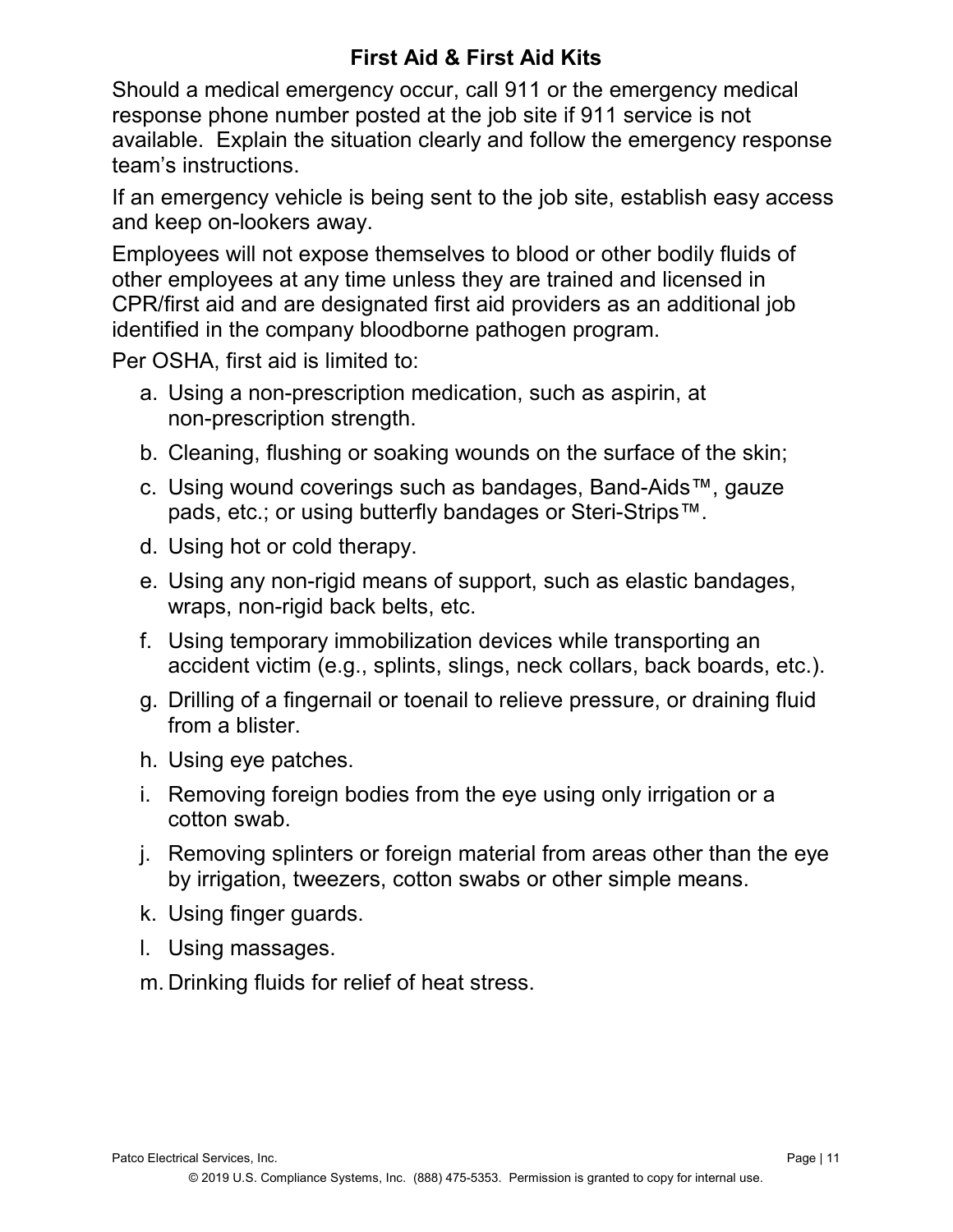You must know the location and contents of first aid kits. These kits are worthless if not readily accessible. First aid kits will not be locked up.

First aid supplies generally include: adhesive bandages, bandage compresses, scissors, tweezers, triangular bandages, antiseptic soap or pads, eye dressing, and other items that are appropriate for the work we do.

First aid kits will be replenished as items are used. Sterile items will be wrapped and sealed and used only once. Other items such as tape or scissors can be reused and should be kept clean. In the absence of plentiful amounts of clean water, eye flush will be available.

#### **Fluids**

From a safety standpoint, you must not neglect your need for potable (drinkable) fluids.

On job sites, exertion and heat dictate the need for plenty of water.

From a life process standpoint, fluid intake is keeping you healthy by allowing your body to maintain its core body temperature at the appropriate level, as well as transporting nourishment, gases, and waste within your body.

Imagine your body as a water-based chemical factory that functions only within a narrow temperature range. Sweating (water loss) cools your body and this fluid must be replaced.

Drink plenty of water!

## **Hazardous Job Site Materials**

When working in or around older structures, potential asbestos and lead hazards may exist. On many job sites, the potential for crystalline silica exposure may exist. The presence of these hazards, and the appropriate PPE and respiratory protection requirements, will be disclosed before any work begins.

Should these materials be "discovered" as work progresses, we will protect our employees from these hazards by:

- a. Identification of these items by the competent person.
- b. Informing the owner, project designer, or engineer of the hazards.
- c. Securing the areas in question until testing proves samples to be negative.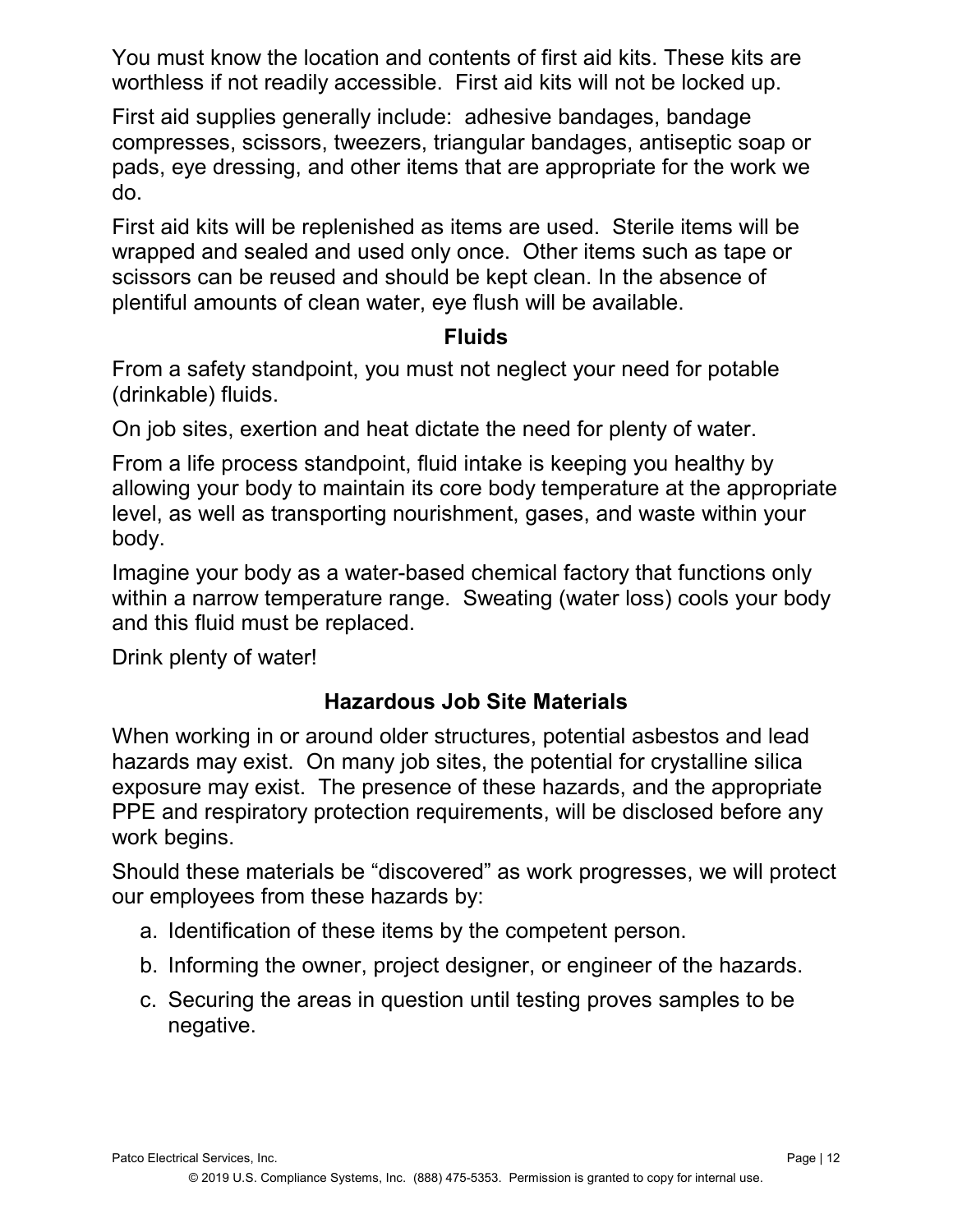**Asbestos** can be found in pipe, wall, and boiler insulation; exterior sheeting; and flooring. Friable or crumbling asbestos presents the most hazard as it can float in the air and be inhaled into the respiratory system. Without respiratory protection, the microscopic asbestos fibers can enter the deepest portion of the lung, causing scar tissue to develop and stiffen the lung. The net result is a reduction of gas exchange -- a condition called asbestosis.

**Lead** can be found in water pipes, soldering, and paint. Lead is a heavy, toxic metal which can be absorbed into your body by ingestion and/or inhalation. It is a cumulative poison which can stay in your body for decades.

While massive doses of lead can kill in a matter of days, the more likely scenario on a job site is moderate exposure to asbestos or lead which probably would not create any health problems for years -- if at all.

**Crystalline Silica** can be readily found on many job sites in rocks as well as many concrete and masonry products. Crystalline silica can be released in the air when employees are performing such tasks as:

- a. Chipping, hammering, drilling, crushing, or hauling rock.
- b. Abrasive blasting.
- c. Sawing, hammering, drilling, or sweeping concrete or masonry.

Unprotected respiratory exposure to crystalline silica may cause a lung disease called silicosis.

Because of the chronic (long term) nature of these hazards, detrimental health effects due to exposure would not be immediately noticed.

The competent person on site will prevent exposure to these materials.

Areas that contain the above materials will be cordoned off and protected with appropriate warning signs. Do not enter any restricted area unless dictated by job assignment and only after specific training for dealing with these hazards. The training would include PPE, respiratory protection, work procedures, medical surveillance, containment, hygiene, handling, testing, and labeling.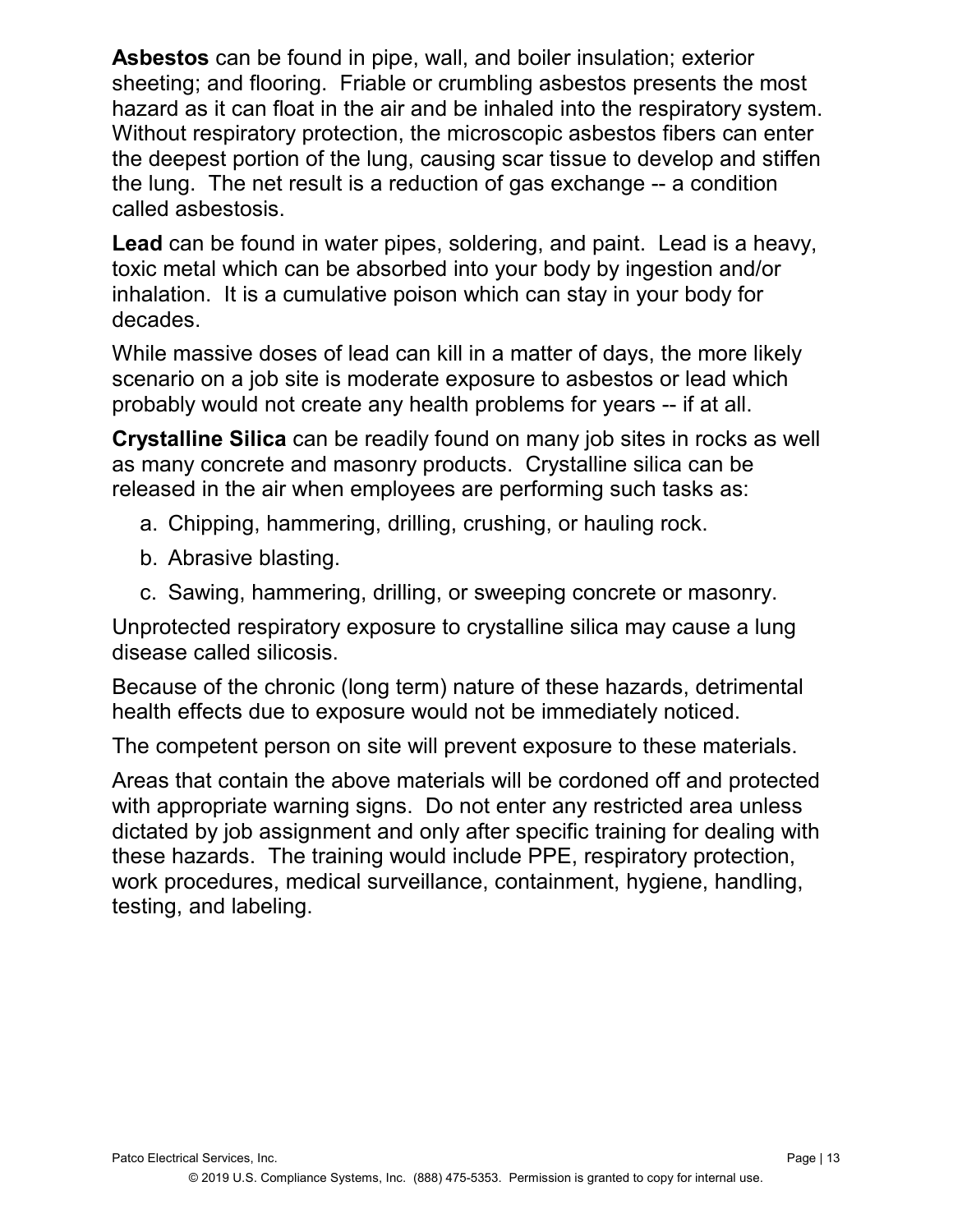## **Lifting, Pushing & Pulling**

Back injuries are often caused by the obvious -- putting excessive strain on the lower back by lifting an object that is too heavy or awkward, or by bending and/or twisting while lifting.

However, lifting injuries are also caused by less obvious reasons:

- a. Poor physical condition
- b. Poor posture
- c. Poor judgment (lifting, pulling, pushing an object that is obviously too heavy or awkward without seeking assistance or a mechanical lifting device.)
- d. Lack of exercise
- e. Excessive body weight

Proper lifting techniques are important for employee safety. Below are lifting techniques that will reduce the likelihood of injury:

- a. Lift objects comfortably, not necessarily the quickest or easiest way.
- b. Lift, push, and pull with your legs, not your arms or back.
- c. When changing direction while moving an object, turn with your feet, not by twisting at the waist.
- d. Avoid lifting higher than your shoulder height.
- e. When standing while working, stand straight.
- f. When walking, maintain an erect posture; wear slip-resistant, supportive shoes.
- g. When carrying heavy objects, carry them close to the body and avoid carrying them in one hand.
- h. When heavy or bulky objects need to be moved, obtain help or use a mechanical aid such as a dolly, hand truck, forklift, etc.
- i. When stepping down from a height of more than eight inches, step down backwards, not forward.
- j. Handle heavy objects close to the body -- avoid reaching out.
- k. Lift gradually and smoothly. Avoid jerky motions.
- l. Maintain a clear line of vision.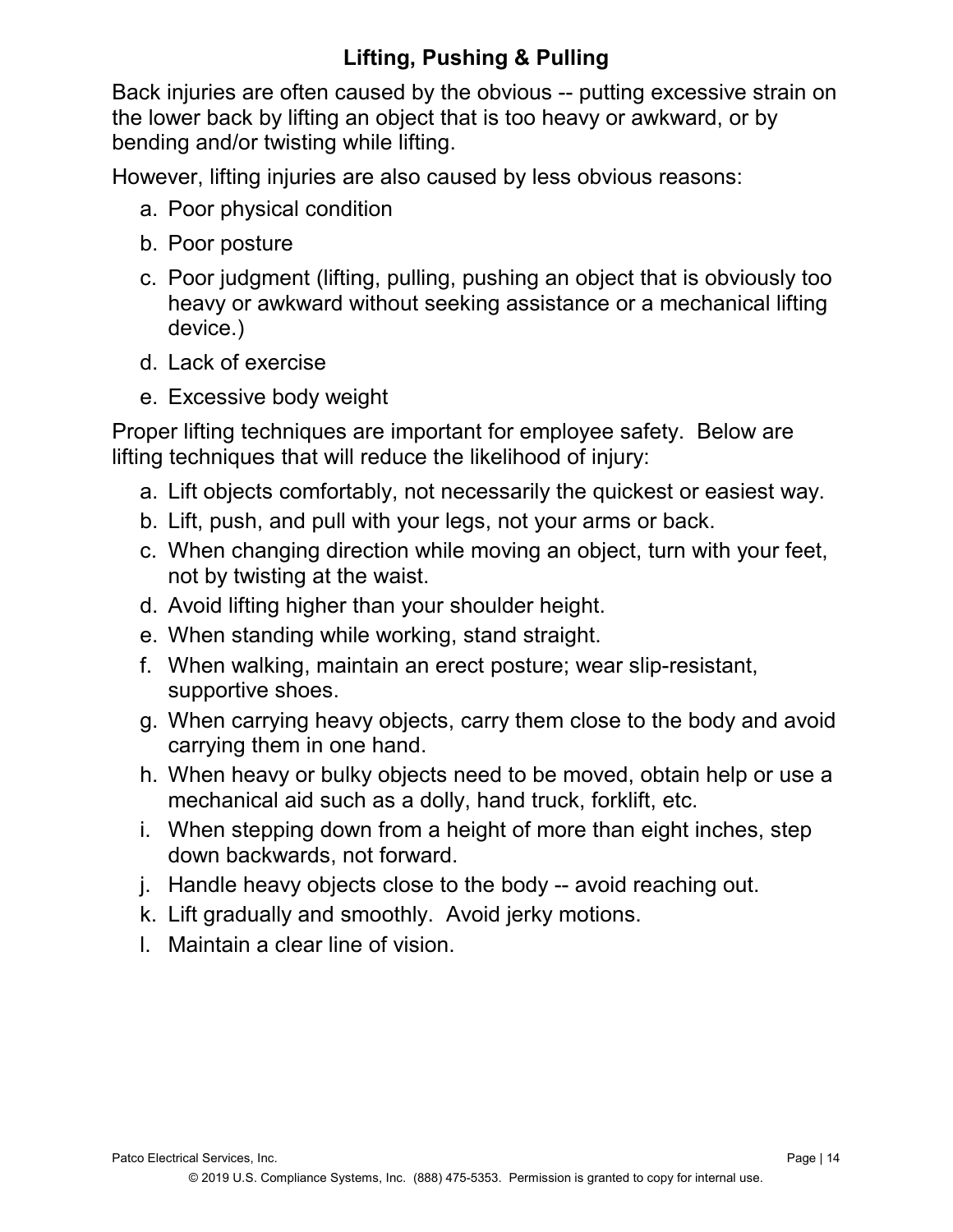## **Slips, Trips, & Falls**

Slips, trips, and falls are among the most common job site accidents and they are easily preventable. Below are some of the causes of slips, trips, and falls:

- a. Running on the job site.
- b. Engaging in horseplay.
- c. Working off a ladder that is not firmly positioned.
- d. Carrying an object that blocks line of vision.
- e. Work boots not laced or buckled.
- f. Working off a scaffold without safety rails.
- g. Using ladders that have oil and grease on the rungs.
- h. Not using a handrail on steps.
- i. Messy work areas with debris strewn about.
- j. Not paying attention to what one is doing.

This list can go on and on, but all the above are easily preventable by adherence to common safety procedures, common sense, and awareness of potential hazards on the job site.

#### **Basic Tools**

Much is written about powered tools and the importance of guards and other safety related topics. Seldom addressed are the hazards associated with simple, non-powered tools. Every tool is potentially dangerous if not properly used. Basic tools would include, but not be limited to: hammers, screwdrivers, shovels, shears, utility knives, and wrenches.

Below are five guidelines for basic tool use.

- a. Never use a tool for a purpose other than that for which it was designed! Improper use of a tool will certainly damage it and may result in injury if the tool slips or breaks.
- b. Never exceed a tool's design limits. If a tool cannot do the job when properly used, you've got the wrong tool. Exceeding a tool's design limits will certainly damage the tool and, of course, expose you to injury if it slips or breaks.
- c. Inspect tools before use. Cracked or splintered handles, loose heads, "mushroomed" striking surfaces, dull chisels/blades, bent shafts, worn or deformed ends -- all are potentially dangerous conditions for tool use. Repair or replace damaged tools - do not use them!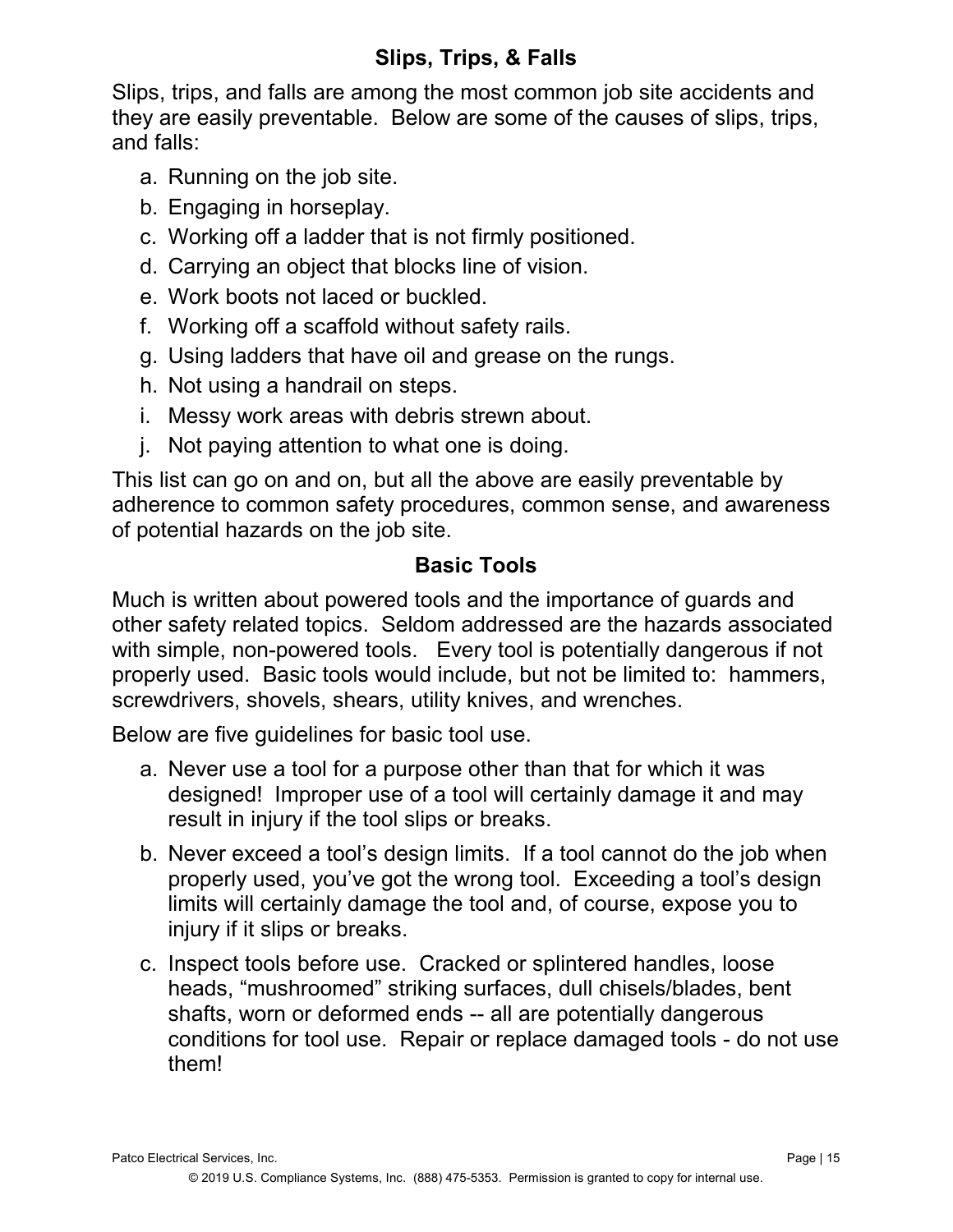- d. Clean tools after use. It is much easier to clean and/or lubricate tools immediate after use than waiting until the tools become rusty or encrusted with gunk.
- e. Store tools properly. If tools are properly stored after use, you will save hours over time not having to look for them. From a safety standpoint, you will have the right tool at the right time. Additionally, by having tools properly stored, you'll prevent the possibility of rummaging around in a tool box and cutting yourself on an exposed sharp object.

## **Powered Tools**

You may operate powered tools only if authorized. This authorization will be granted after it has been demonstrated that you have the ability to safely operate these items through training or experience.

Seemingly simple powered tools when misused can cause serious injury. Understand the operator's manual and never bypass any guards.

## **General Electrical Safety**

Daily, prior to use, all electrical equipment will be inspected and defective items will be tagged out of service and not used.

With the exception of double insulated tools (with UL approval), all electrical tools and equipment will be grounded.

Tools will not be hoisted by their flexible electrical cords.

Hands will be dry when working on electrical equipment including plugging in extension cords.

When working around any electrical power circuit, employees will:

- a. Protect themselves by de-energizing the circuit and grounding it or by establishing insulation between themselves and the current.
- b. Ensure that conductive materials and equipment that are in contact with any part of their body are handled in a manner that precludes contact with exposed energized conductors or circuit parts.
- c. Use portable ladders that have non-conductive side rails.
- d. Remove or insulate conductive articles of jewelry and clothing that might contact exposed energized parts.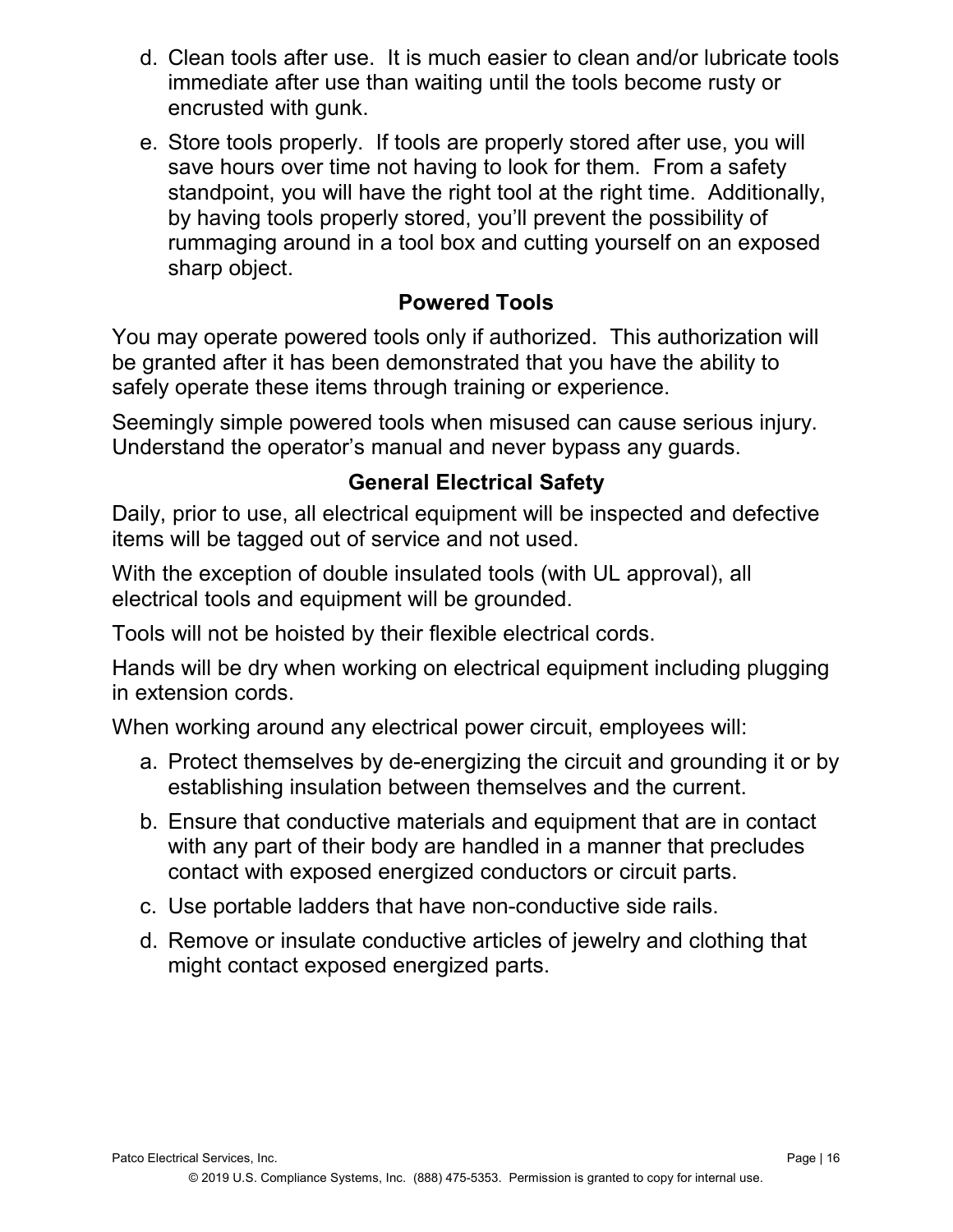## **Ground Fault Circuit Interrupters (GFCI):**

A GFCI provides protection for all 120-volt, 15-, 20-, and 30-ampere receptacle outlets that are not a part of the permanent wiring by detecting lost current resulting from a short, overheating, and/or ground fault. It should be noted that an extension cord into which electrical devices are plugged are not part of the permanent wiring; therefore, GFCI's are required.

A GFCI will "trip" when the amount of current going to an electrical device in the hot conductor and the amount of current returning from an electrical device differ by approximately 5 milliamps. The GFCI can interrupt the current within as little as 1/40th of a second.

The current that is missing is being lost through a ground fault, whether it is in the actual grounding, a short in the equipment, or electricity going through the employee to the ground.

A GFCI will not protect an employee who comes in contact with two hot wires or a hot wire and a neutral wire. A GFCI will provide protection against fires, overheating, damage to insulation, and, the most common form of electrical shock hazard -- the ground fault. GFCI's must be tested before use.

## **Extension Cords**

Extension cords (temporary wiring), temporary electrical power, and lighting installations of 600 volts nominal or less may be used only as follows:

- a. During remodeling, maintenance, or repair of buildings, structures, or equipment, and similar activities.
- b. For a period not to exceed 90 days for Christmas decorative lighting and similar purposes.
- c. During emergencies.

Temporary wiring shall be removed immediately upon completion of the project or purpose for which the wiring was installed.

Extension cords shall not replace permanent wiring and the following safety precautions will be adhered to:

- a. Extension cords will be kept off of walking/working surfaces or be covered to prevent tripping. Cords will not be placed in vehicle traffic lanes.
- b. Electrical cords will not be suspended with staples, hung from nails, or suspended by wire.
- c. Worn or frayed electric cords or cables will not be used.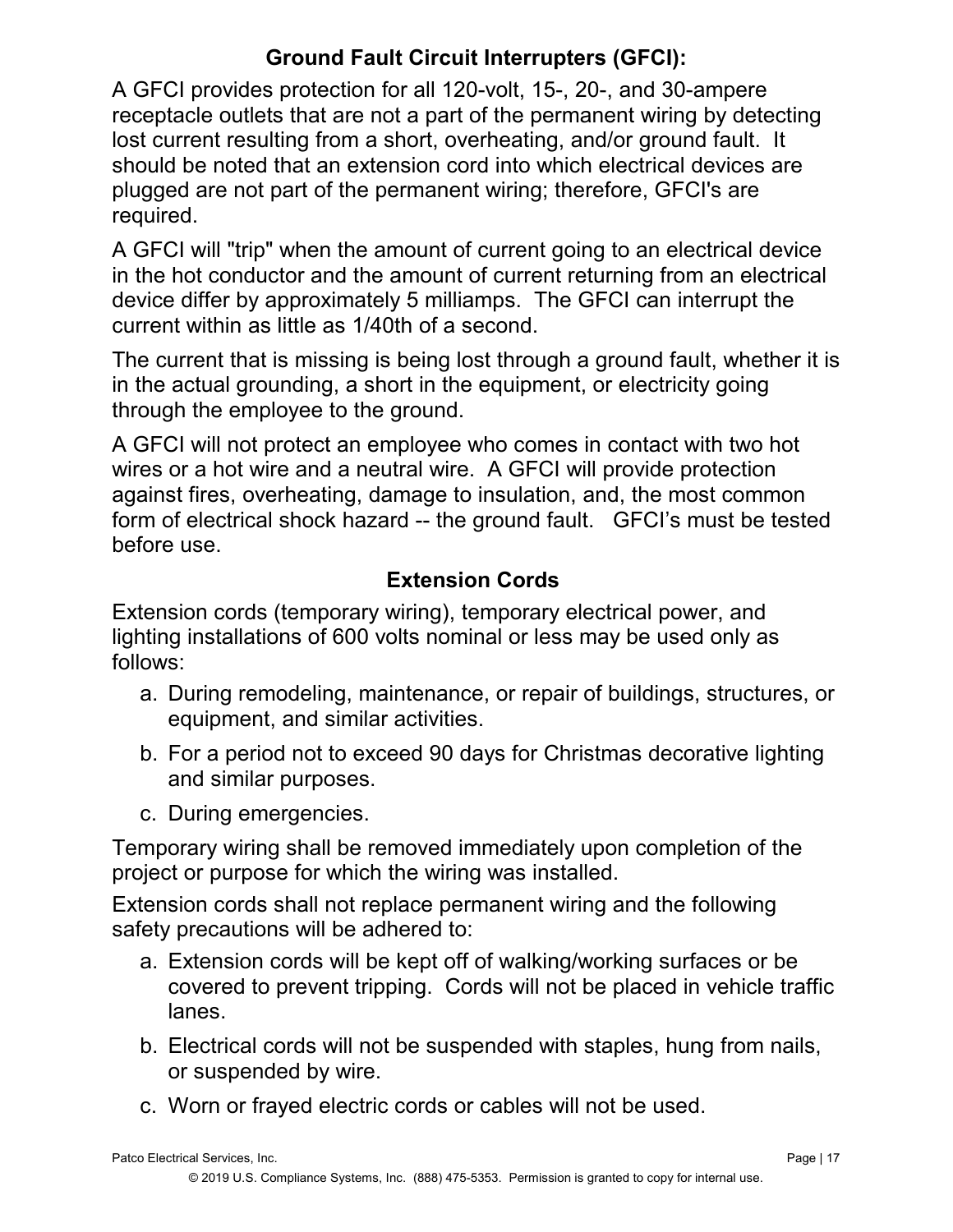Prior to using an extension cord, an employee must:

- a. Inspect the cord for cracks and cuts and a defective cord will be tagged and removed from service.
- b. Ensure the cord has a three prong plug for grounding.
- c. Use the shortest continuous length of cord possible. Cords may not be spliced together.
- d. Make certain the cord does not lay in water.
- e. Ensure cord is properly rated for the job.

### **Ladders**

During routine job site inspections, supervisors should be constantly vigilant for violations of the below ladder safety rules and take immediate corrective action to ensure the safety of our employees:

- a. A stairway or a ladder will be provided at all personnel points of access where there is a break in elevation of 19 inches or more.
- b. Ladders will never be overloaded.
- c. Ladder rungs, cleats, and steps must be parallel, level, and uniformly spaced when a ladder is in position for use.
- d. Ladders will not be tied or fastened together unless they are so designed.
- e Portable ladders used for gaining access to an upper level will extend at least 3 feet above the upper landing surface or the ladder will be secured at its top.
- f. Ladders must be free of oil, grease, or other slipping hazards.
- g. Ladders must be used for the purpose for which they were designed.
- h. Non-self-supporting ladders will be used at an angle that the horizontal distance from the top support to the foot of the ladder is approximately  $\frac{1}{4}$  of the working length of the ladder.
- i. Ladders will only be used on stable and level surfaces unless secured to prevent displacement.
- j. Ladders shall not be used on slippery surfaces unless secured or provided with slip-resistant feet to prevent accidental displacement.
- k. Ladders placed in any location where they can be displaced by job site activities or traffic will be secured to prevent accidental displacement, or a barricade will be used to keep the activities or traffic away from the ladder.
- l. The area around the top and bottom of the ladder shall be kept clear.
- m. Ladders shall not be moved, shifted, or extended while occupied.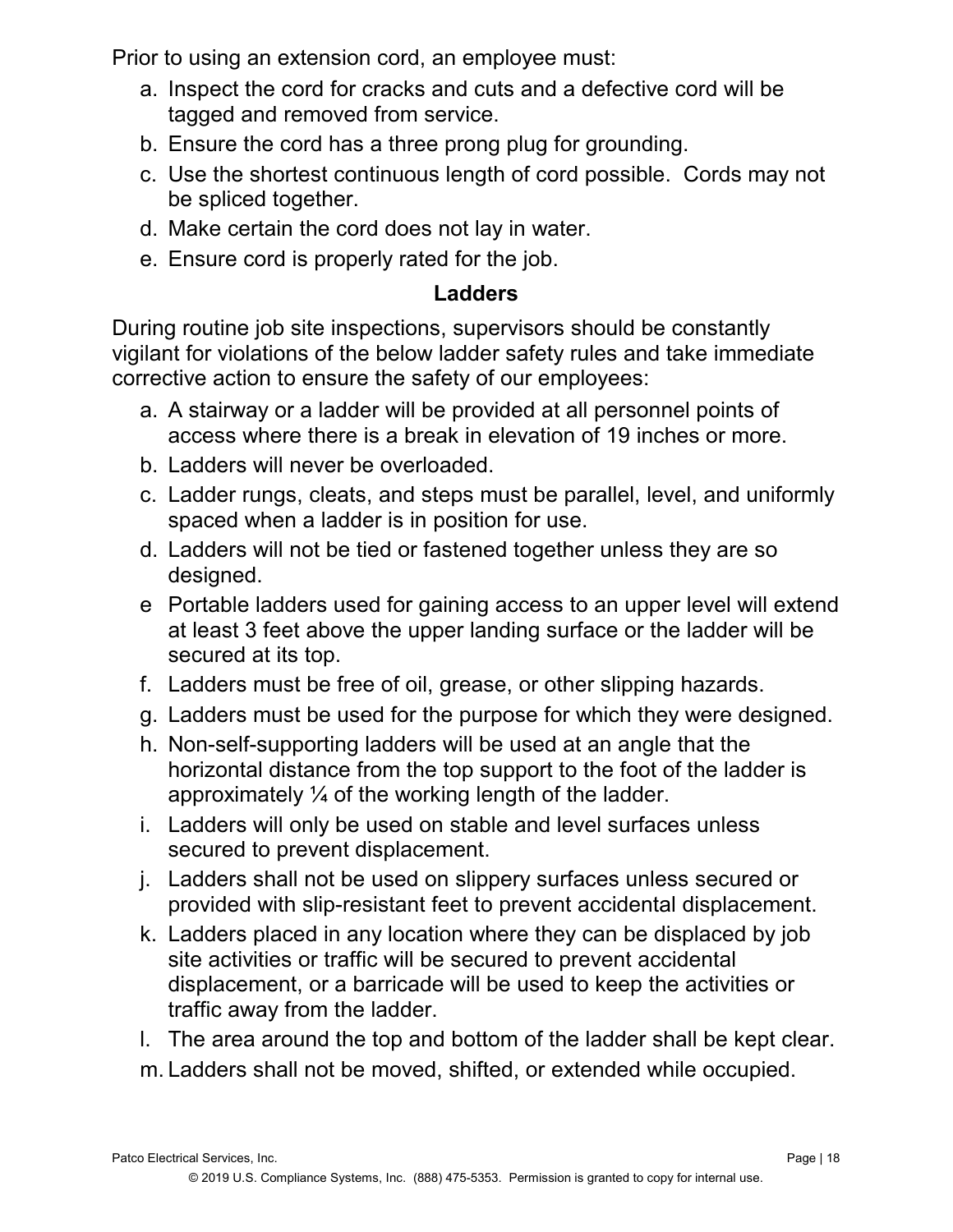- n. The top step of a stepladder shall not be used as a step.
- o. Portable ladders with structural defects will be immediately marked in a manner that readily identifies them as defective and removed from service.
- p. When ascending or descending a ladder, one must face the ladder.
- q. Employees must use at least one hand to grasp the ladder when progressing up and/or down the ladder.
- r. Employees are not to carry any object or load that could cause loss of balance and a resultant fall.

## **Signs & Tags**

You must pay heed to the various signs and tags found throughout our job site. Color coding assists in determining the level of danger:

> red = danger yellow = caution orange = warning white = safety instruction fluorescent orange = biological hazard

## **Adequate Lighting**

You must see what you are doing. A simple guideline for adequate lighting is this: if you are not sure if you have enough light for your work, you don't!

#### **Appropriate Clothes**

Wear clothing that is appropriate for your work. You may be exposed to heat, cold, rain, or snow. Wear clothing that provides comfort yet will not snag on equipment.

#### **Personal Hygiene**

You will have access to restroom facilities as needed. Do not take job site chemicals home with you on your skin or clothing.

#### **Drugs & Alcohol**

With the exception of over the counter drugs (such as aspirin) or drugs prescribed by a physician, drugs and alcohol are not permitted within our job site. Alcohol and drug abuse cause an unacceptable level of safety hazard. If you are found to be under the influence of drugs and/or alcohol, you will be removed immediately from your work assignment by your supervisor and further disciplinary action will be taken by Justin Patterson, our Safety Director.

If you are taking prescription medication that reduces motor skills, you should report this to your supervisor for appropriate work assignment.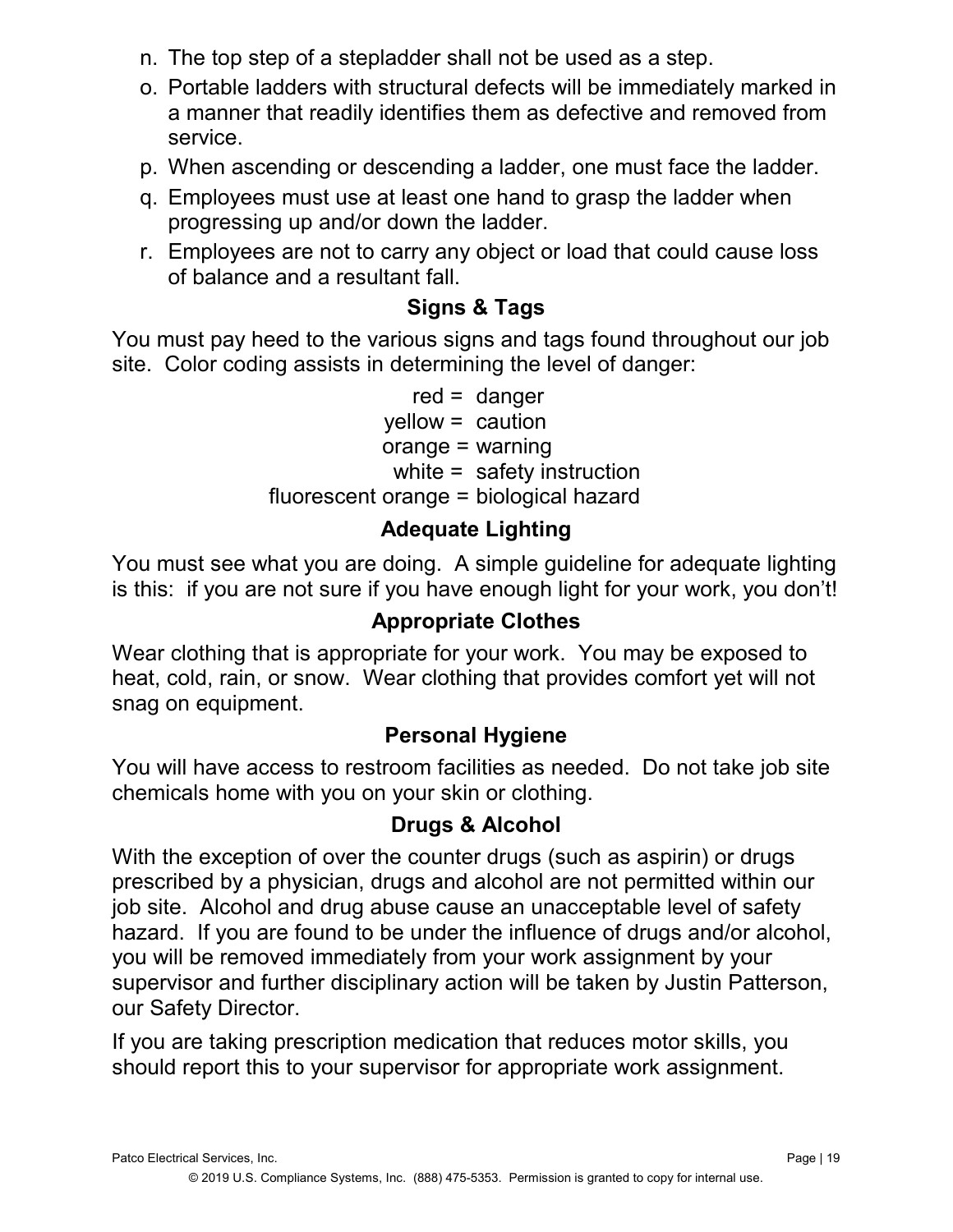## **Workplace Violence**

Workplace violence can be defined as: "any act or threat of physical violence, harassment, intimidation, or other threatening disruptive behavior that occurs at the work site." Keep in mind actions such as shouting, swearing, and destroying or throwing items could be considered workplace violence if the complaining employee feels their safety is in jeopardy.

In the event that our employees are exposed to workplace violence instigated by acts of our employees or others, the following steps will be taken immediately:

- a. Those not directly threatened or exposed to the violent acts will immediately warn others and remove themselves from the area. Call 911, or local police authorities, when you've reached a point of safety.
- b. If you feel you are about to become a victim of workplace violence and you do not have the opportunity to flee, try to remain calm. Do nothing threatening. At the first opportunity, seek safety and call 911 or local police authorities.

Any employee who is a victim of any type of workplace violence, physical or verbal, is to immediately notify his or her supervisor. If an employee's direct supervisor is the offender, the employee should go to the next level of management. Violent actions that result in injury will be reported to the police without exception.

An internal investigation will begin immediately and will include interviews with involved parties, including potential witnesses. When possible, we will do our best to maintain privacy during the investigation and follow-up response. Our company expressly prohibits retaliation of any kind against any employee bringing a complaint or assisting in the investigation of a complaint. Such employees may not be adversely affected in any manner related to their employment. Retaliation is also illegal under federal law.

Any breach of workplace behavior that leads to a violent action against another employee will be treated as a serious safety violation subject to extreme corrective action, up to and including termination.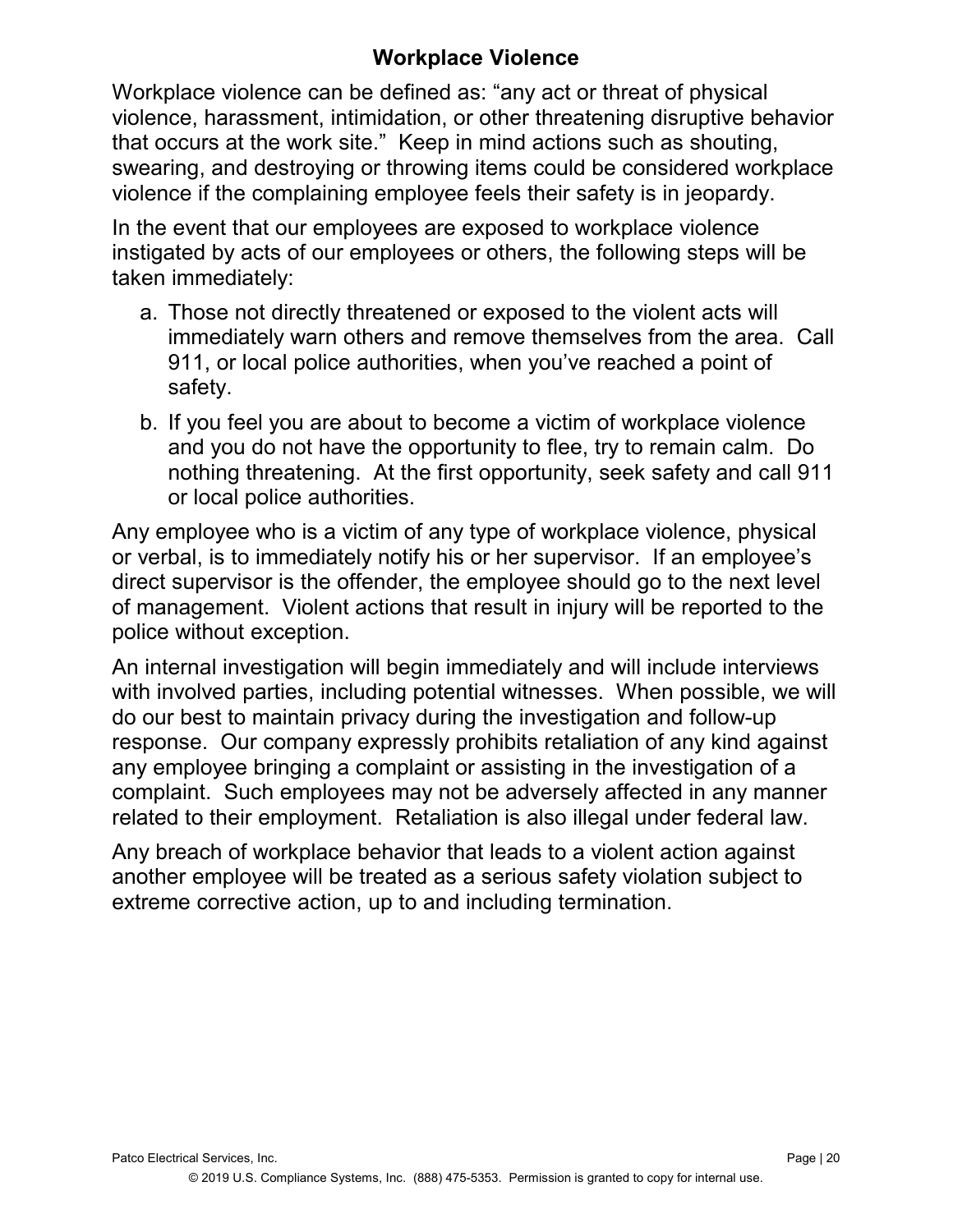## **Accident Investigation**

The purpose of accident investigation is to prevent the same type of accident from reoccurring. An accident investigation will begin immediately after the medical crisis is resolved.

Near-misses, events which result in no injury or damage, will be investigated because even though the outcomes are different, the causes are the same.

Should you be involved as a witness in an accident investigation, your responsibility is to fully answer questions that may be asked of you so that future accidents may be prevented.

### **Postings**

There will be a prominently displayed bulletin board or area for postings. You must be aware of the location of the following posted items:

- a. OSHA Form 3165, *It's the law!*
- b. Emergency phone numbers & job site address for emergency response.
- c. During the period from February 1 through April 30, OSHA Form 300A, *Summary of Work-Related Injuries and Illnesses*, must be posted for work-related injuries and illnesses which have occurred during the previous year.

If appropriate, the following will be posted:

- a. OSHA citations.
- b. Notice of informal hearing conference.
- c. Names and locations of assigned first aid providers.
- d. Air or wipe sampling results.
- e. Emergency action plan.

## **Safety Meetings**

Depending on the work at hand, safety meetings may be held during the work shift. Successful safety meetings demand interactive participation by the presenter as well as those attending. Pay attention, feel free to ask questions, and ensure that at the completion of a safety meeting, you have no unanswered safety questions.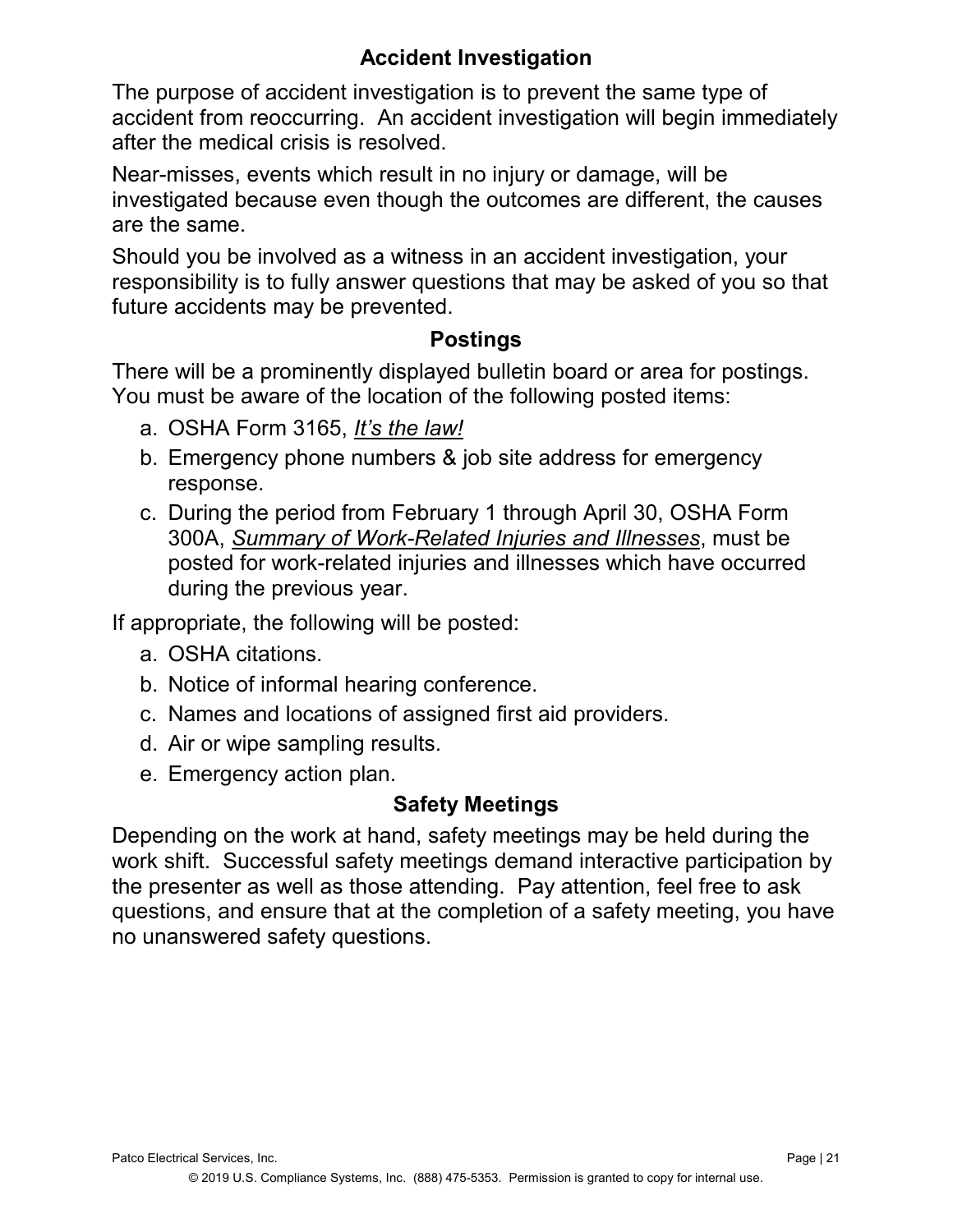## **Enforcement**

It is expected that all employees will abide by our safety rules and guidelines not only to protect themselves, but also to protect their fellow workers from harm. Should a safety violation occur, the following steps will be taken by the employee's immediate supervisor:

**Minor Safety Violations**: Violations which would **not** reasonably be expected to result in serious injury.

- a. The hazardous situation will be corrected.
- b. The employee will be informed of the correct procedures to follow and the supervisor will ensure that these procedures are understood.
- c. The supervisor will make a written report of the occurrence using the Enforcement Documentation Form and inform the employee that this documentation will be forwarded to Justin Patterson, our Safety Director, for a retention period of one year.
- d. A repeat occurrence of the same minor safety violation is considered substantially more serious than the first.

#### **Major Safety Violations**: Violations which would reasonably be expected to result in serious injury or death.

- a. The hazardous situation will be corrected.
- b. The employee will be informed of the correct procedures to follow and will impress upon the individual the severity of the violation and the likely consequences should this type of violation be repeated. The supervisor will ensure that the individual understands the correct procedures and will be cautioned that a reoccurrence could result in disciplinary action up to and including discharge.
- c. The supervisor will make a written report of the occurrence using the Enforcement Documentation Form and inform the employee that this documentation will be forwarded to Justin Patterson for a retention period of one year.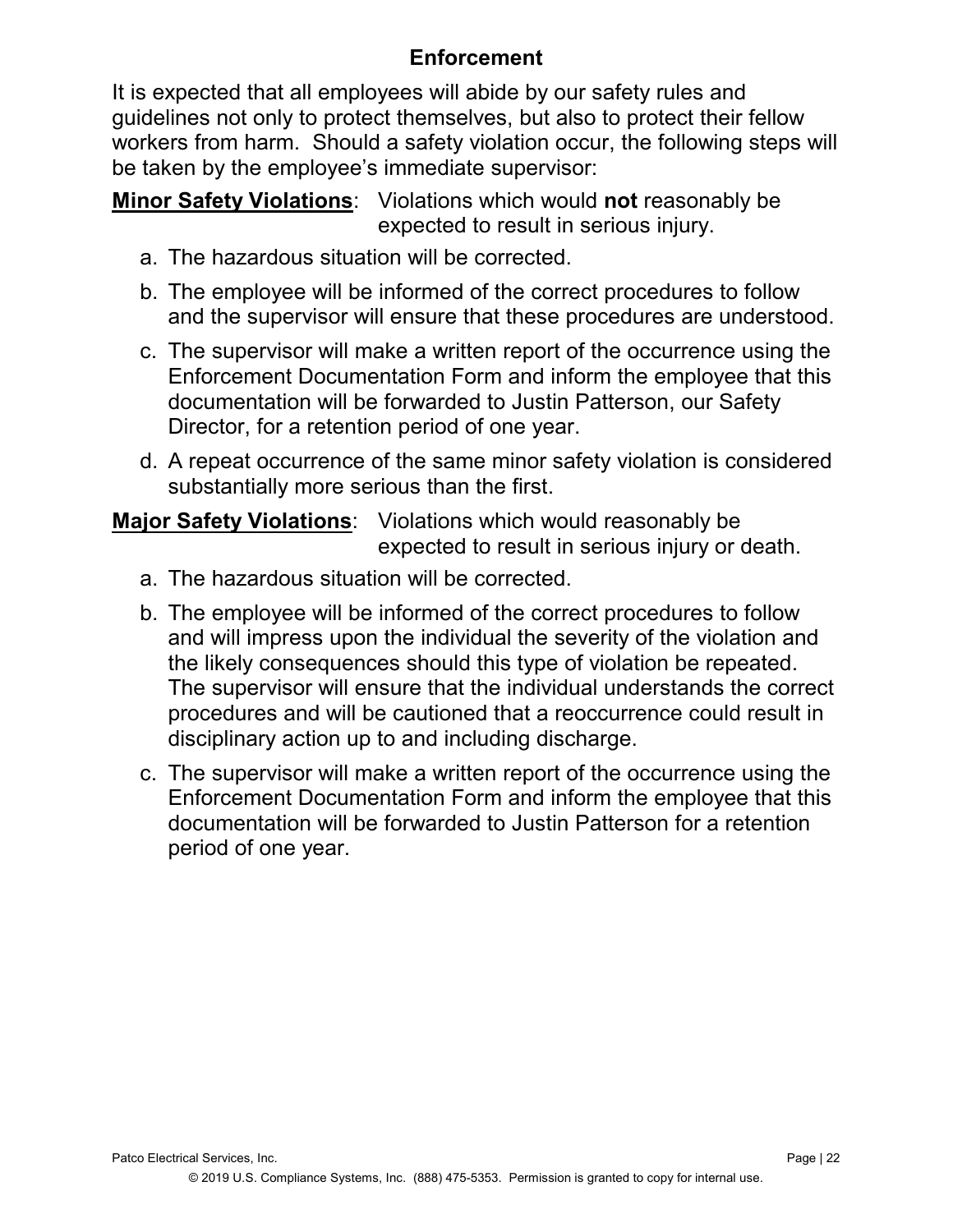**Willful Major Safety Violations**: Intentional violation of a safety rule which would reasonably be expected to result in serious injury to the employee or a fellow worker.

- a. The hazardous situation will be corrected.
- b. The employee will be removed from the job site, the event will be documented and forwarded to Justin Patterson, and the employee will be discharged.

Employees are to understand that the primary purpose of documenting safety violations is to ensure that the important business of employee safety is taken seriously and that the potential for injury is reduced to the lowest possible level.

#### **Schedule of Enforcement Actions for Violations within a 1 Year Period**

| Offense          | <b>Action</b>         | <b>Repeat of Same Offense</b> | <b>Action</b> |
|------------------|-----------------------|-------------------------------|---------------|
| 1st              | <b>Written Notice</b> | 1st                           | 1 Day Off     |
| 2nd              | <b>Written Notice</b> | 2nd                           | 3 Days Off    |
| $\overline{3rd}$ | 1 Day Off             | 3rd                           | Dismissal     |
| 4th              | 2 Days Off            |                               |               |
| 5th              | 3 Days Off            |                               |               |
| 6th              | Dismissal             |                               |               |

#### **Minor Violation**

#### **Major Violation**

| <b>Offense</b>  | <b>Action</b>         | <b>Repeat of Same Offense</b> | <b>Action</b> |
|-----------------|-----------------------|-------------------------------|---------------|
| 1st             | <b>Written Notice</b> | 1st                           | 4 Days Off    |
| 2 <sub>nd</sub> | 2 Days Off            | 2nd                           | Dismissal     |
| 3rd             | 4 Days Off            |                               |               |
| 4th             | <b>Dismissal</b>      |                               |               |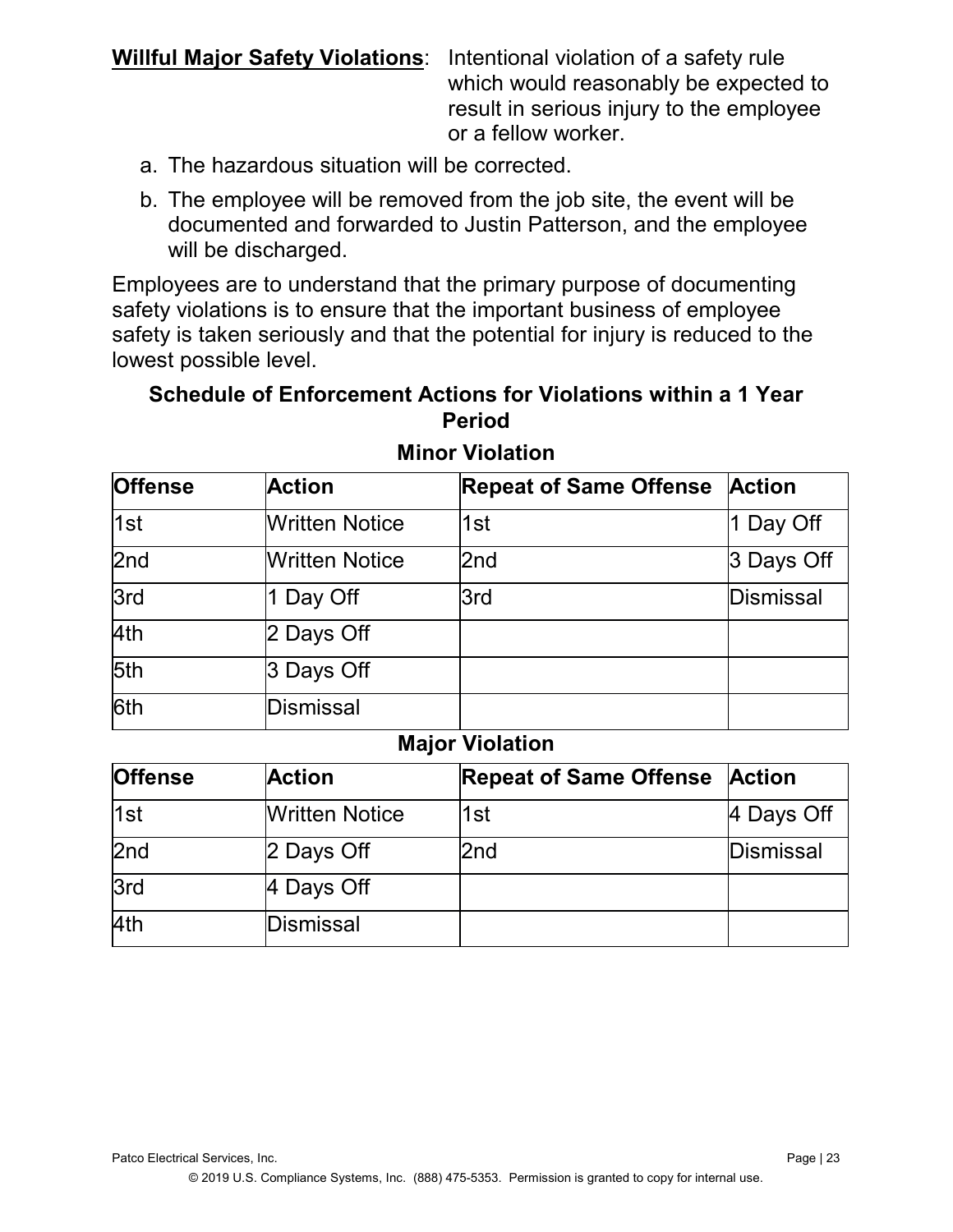## **Specific OSHA Compliance Programs**

When you are confronted by situations listed below, you must perform your tasks in accordance with our written programs which comply with specific OSHA standards. Below is an overview of each program.

## **Control of Hazardous Energy - Lockout/Tagout**

- Applicable: To servicing and maintenance of machines and equipment where the unexpected energization, start up or release of stored energy could occur and cause injury.
- Not Applicable: To routine, repetitive, integral procedures such as minor adjustments & tool changes. Work on cord and plug connected equipment where unplugging negates the hazard and the plug is in the control of the person doing the work.
- Hazard: Possibility of being crushed, dismembered, mangled, paralyzed, electrocuted, sliced, or punctured by the sudden release of energy from the following sources: capacitor, chemical, counter weight, electrical, engine, flywheel, hydraulic, pneumatic, spring, thermal, or gravity.

#### **Procedures**

| <b>Preparation for Shutdown:</b> | Using the Energy Source Evaluation, all<br>isolating devices must be located.                                                                 |
|----------------------------------|-----------------------------------------------------------------------------------------------------------------------------------------------|
| Equipment Shutdown:              | Inform the affected person and use normal<br>shut down procedures.                                                                            |
| Equipment Isolation:             | Physically isolate the equipment from its<br>energy source(s) -- there may be more<br>than one.                                               |
| Device application:              | Apply color coded locks and/or tags to<br>hold the isolating devices in a "Neutral" or<br>"Off" position.                                     |
| Release of Stored Energy:        | Dissipate stored energy.                                                                                                                      |
| Verification of Isolation:       | Prior to work, operate machine controls<br>and ensure the machine will not operate.                                                           |
| Release from Lockout/Tagout:     | The person who applied the devices is the<br>one who removes them after ensuring the<br>area is clear and affected employees are<br>informed. |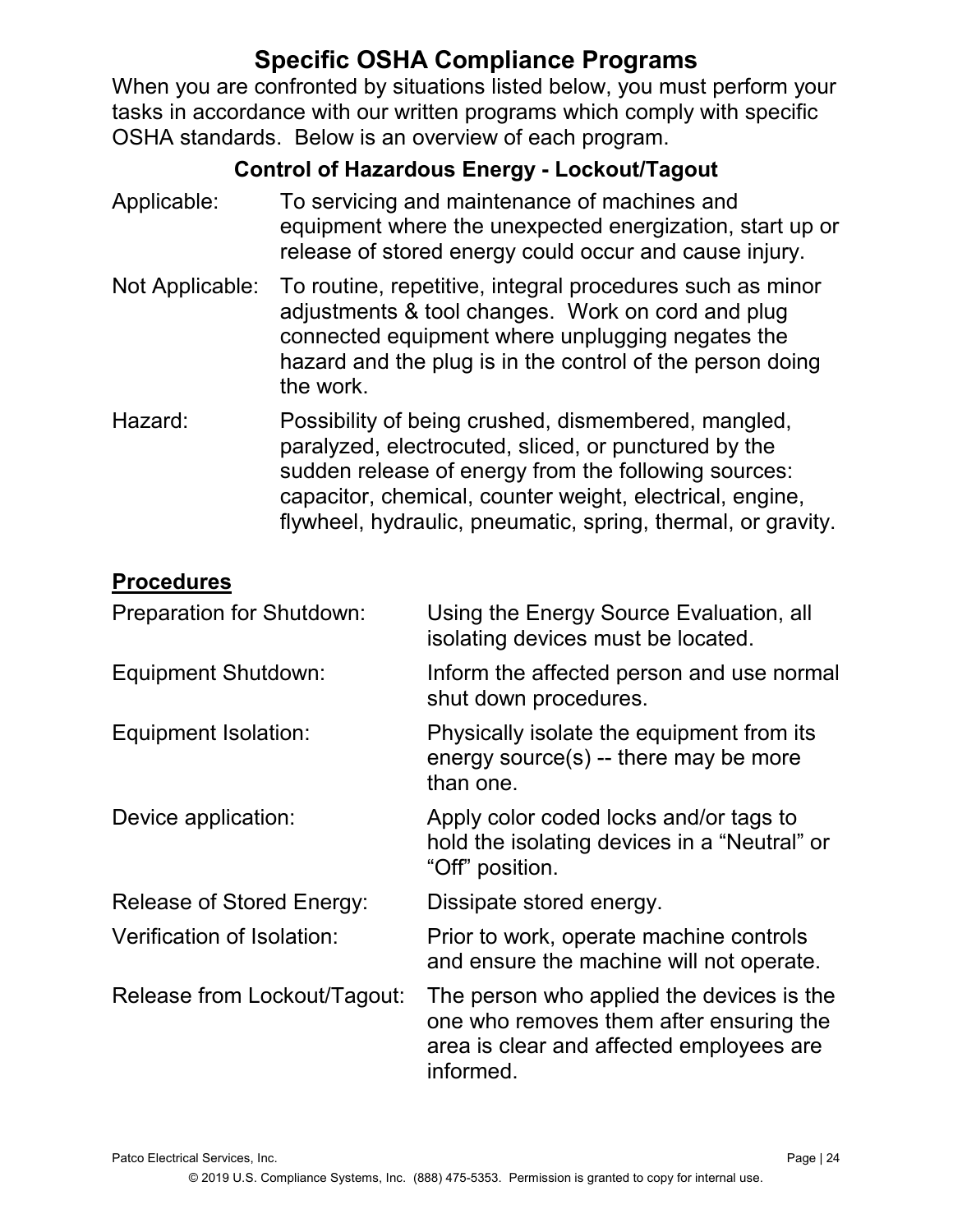## **Exposure Control Plan**

An exposure control plan is required when emergency medical response is not available within a reasonable time frame and personnel are assigned as first aid providers as an additional duty.

The primary hazard relates to the possibility of infection resulting from exposure to bloodborne pathogens or other infectious materials while providing first aid to a trauma victim or cleaning up bodily fluids after an incident.

As a statement of policy, should an exposure control plan be required, Universal Precautions will be used. Essentially, this means that each trauma victim's blood, bodily fluids, and other potentially infectious materials will be treated as if they are known to be infectious.

First aid providers must understand:

- a. The hazards of bloodborne pathogens and other infectious materials.
- b. Engineering & work practice controls designed to minimize possible exposure such as:
	- 1. Handwashing equipment & procedures.
	- 2. Eating; drinking & smoking prohibitions.
	- 3. The containment of contaminated sharps.
	- 4. The containment of other regulated waste.
	- 5. The disposal of contaminated sharps & regulated waste
	- 6. Controlling splashing/spraying of potentially infectious materials.
	- 7. The prohibition of mouth pipetting (the mouth suction of blood through a tube).
- c. The need to place an impermeable barrier between potentially infectious materials and the provider's work clothes, street clothes, undergarments, skin, eyes, mouth, or other mucous membranes using:
	- 1. Disposable gloves
	- 2. Utility gloves
	- 3. Eye & respiratory protection
	- 4. Protective body clothing
- d. Hepatitis B epidemiology and how bloodborne pathogens are transmitted.
- e. The importance of hepatitis B vaccination within 24 hours of possible exposure.
- f. The procedure for incident report preparation and the importance of completing them, in writing, before the end of the work shift.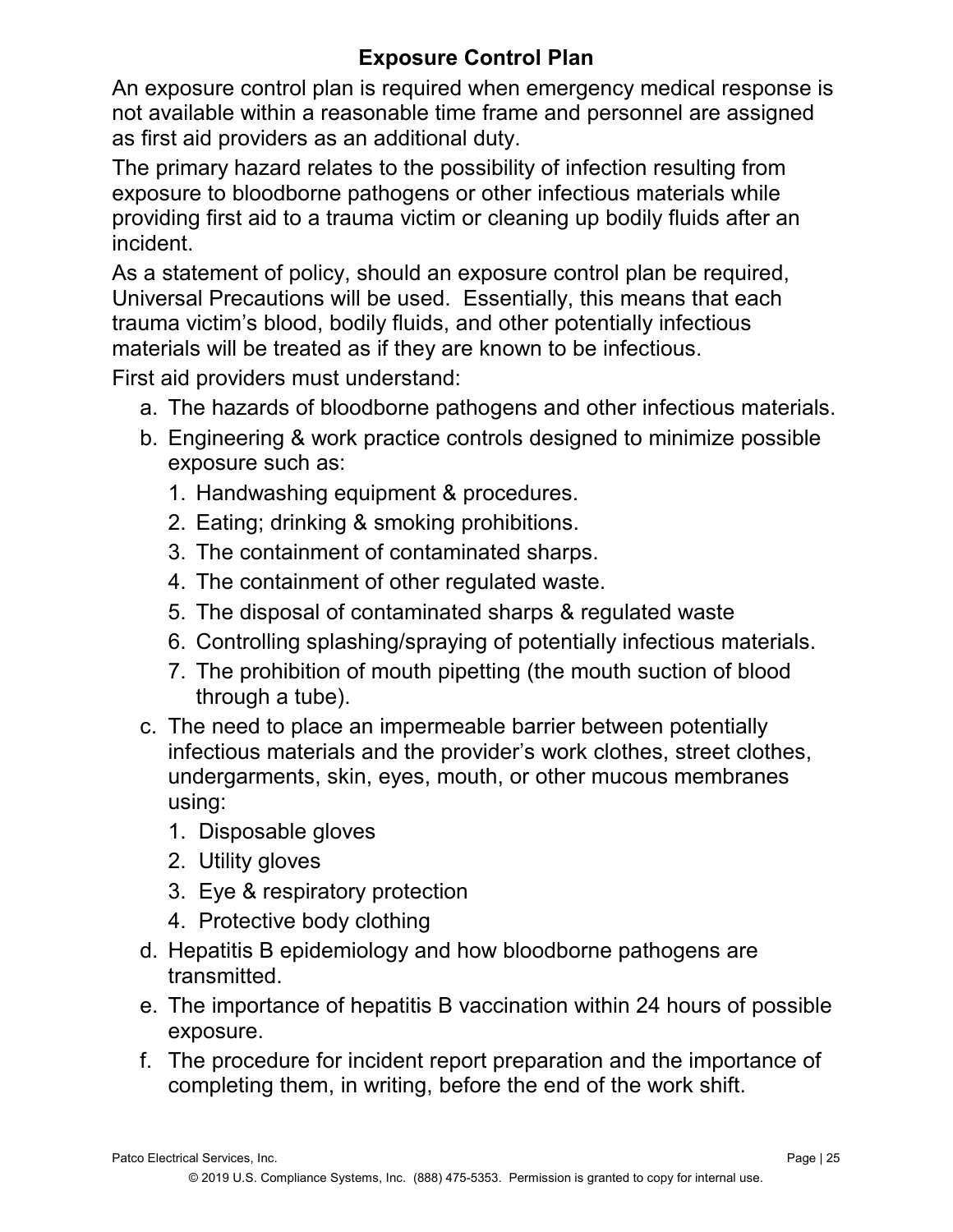## **Fall Protection**

Fall protection is required for employees working four feet or more above walking/working surfaces, when there is a potential for objects to fall on them, or when they are working around covers.

The obvious hazard is falling or being hit by a falling object.

A fall protection plan is required when conventional fall protection systems are infeasible.

Through training, employees must know where conventional fall protection systems are required such as when working on or around:

- a. Unprotected sides and edges
- b. Leading edges
- c. Hoist areas
- d. Holes
- e. Formwork & reinforcing steel
- f. Ramps, runways & other walkways.
- g. Excavations
- h. Dangerous equipment
- i. Overhand bricklaying & related work
- j. Roofing work on low-sloped roofs
- k. Steep roofs
- l. Precast concrete erection
- m. Residential construction
- n. Wall openings

Additionally, employees must understand:

- a. The selection, use, and maintenance of fall protection system(s).
- b. The types of fall protection systems:
	- 1. Guardrail system
	- 2. Personal fall arrest system
	- 3. Safety net system
	- 4. Warning line system
	- 5. Safety monitoring system
	- 6. Positioning device system
	- 7. Controlled access zone (CAZ)
	- 8. Covers
	- 9. Protection from falling objects.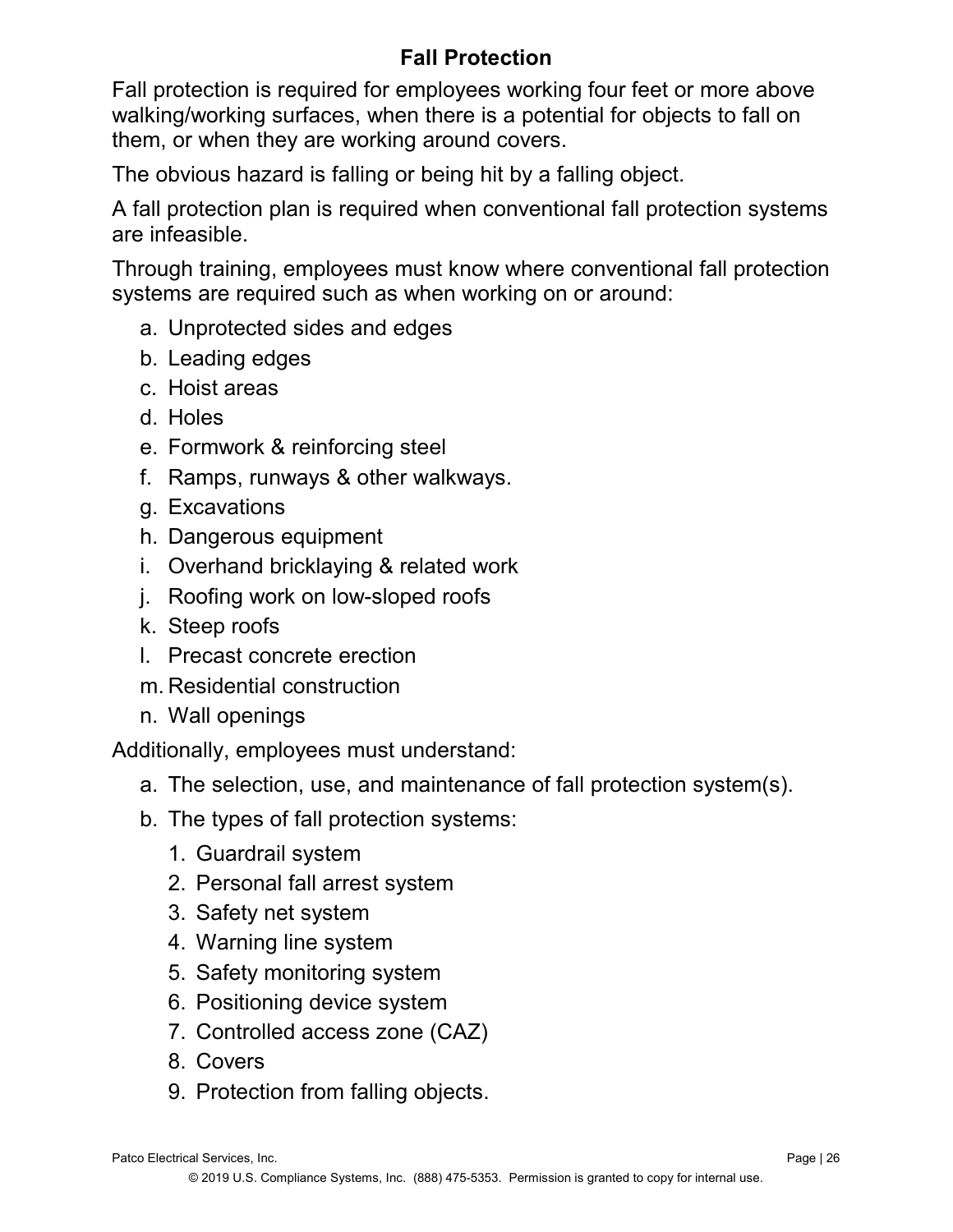## **Forklifts**

Forklifts include: fork trucks; tractors; platform lift trucks; motorized hand trucks; and other specialized industrial trucks powered by electric motors or internal combustion engines.

The primary hazards involved in truck operation are:

- a. Physically hitting a person/object with the truck or load.
- b. Having a load fall and hit the operator or another person.
- c. Having the truck tip and crush the operator or another person.
- d. Fire or explosion during refueling/recharging.

Supervisors should ensure that truck operators are authorized by Terry Ray Patterson, our Program Administrator. Authority to operate a truck will be revoked if unsafe acts are observed or it is apparent that the operator has not retained the knowledge and job skills necessary to safely perform truck operations.

Supervisors should caution employees not involved with truck operations to stay clear of them due to limited visibility of the operator and the size and weight of the vehicle and load.

## **Hazard Communication**

**Note: By December 1, 2013, all employees must be trained on the new Globally Harmonized System (GHS) label elements and safety data sheets (SDS) format.**

**By June 1, 2015, compliance with all modified provisions of this GHS final rule, except:** 

**By December 1, 2015, the Distributor shall not ship containers labeled by the chemical manufacturer or importer unless it is a GHS label.**

Practically all chemical products have physical or health hazards if they are inadvertently spilled or improperly used. Our Hazard Communication Plan details the methods used to keep our employees informed of these potential hazards.

Terry Ray Patterson, our Program Administrator, will ensure that all personnel understand:

- a. The importance and use of labels; safety data sheets (SDS); and they're ready accessibility.
- b. The physical & health hazards of chemicals used in the job site.
- c. The methods used to detect the release of a hazardous chemical.
- d. The methods to protect oneself from chemical hazards including PPE, work practices, and emergency procedures.
- e. The need to share product information with other contractors.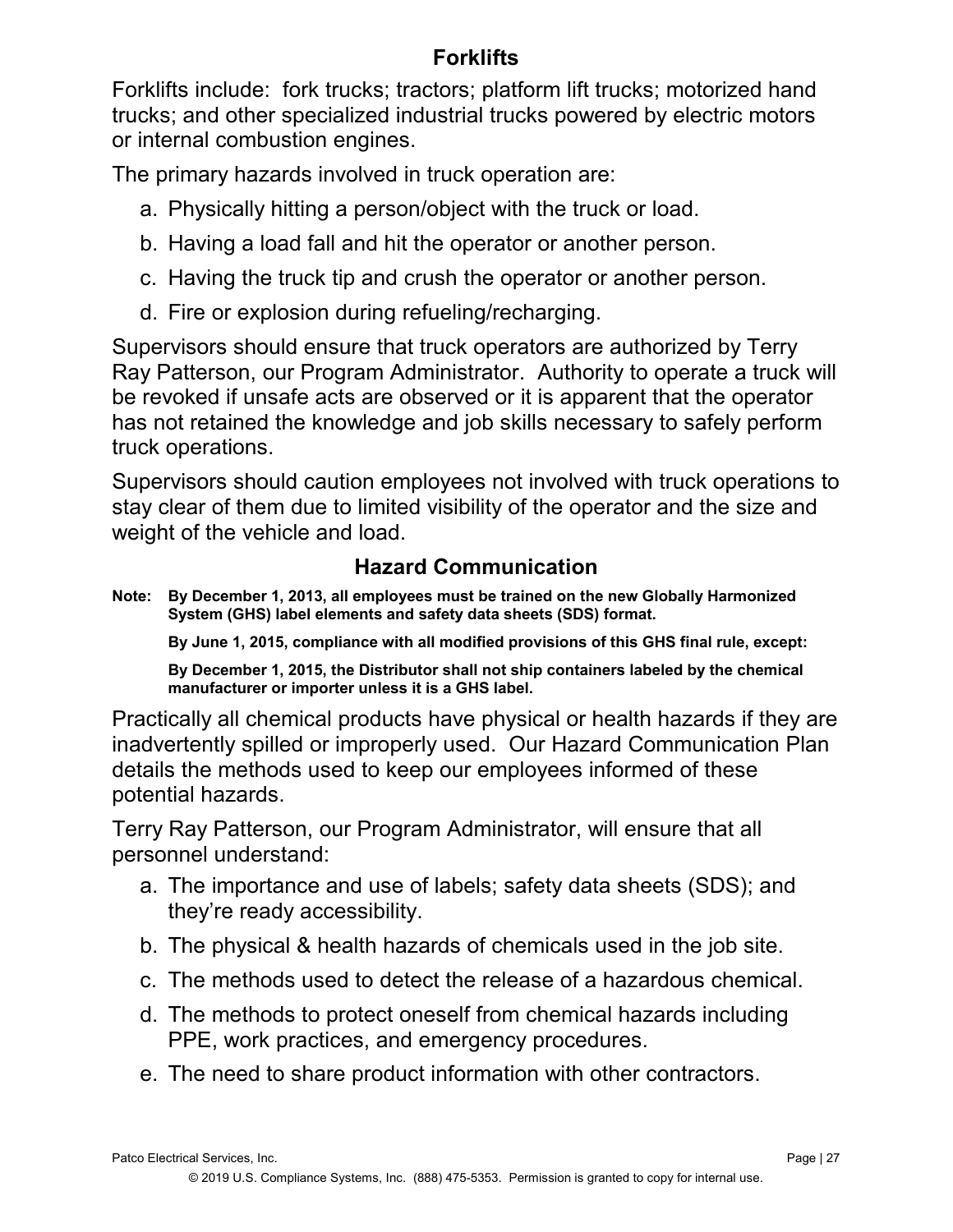## **Hearing Conservation**

Supervisors are to ensure that employees are not exposed to occupational noises that exceed the levels listed below. Excessive noise may cause permanent hearing loss. Supervisors should be aware that hearing loss is often painless and unnoticeable.

Permissible Noise Exposures

Sound level

| Duration per day, hours | dBA slow response |
|-------------------------|-------------------|
| 8                       | 90                |
| 6                       | 92                |
| 4                       | 95                |
| 3                       | 97                |
| $\overline{2}$          | 100               |
| 11/2                    | 102               |
| 1                       | 105               |
| 1/2                     | 110               |
| 1/4 or less             | 115               |
|                         |                   |

Terry Ray Patterson, our Program Administrator, will ensure that applicable standards are posted, medical surveillance and noise monitoring are instituted, and that all affected personnel understand the process of hearing and the importance of preventing hearing loss.

## **Permit-Required Confined Space**

Permit-required confined spaces may present a very hazardous environment if specific procedures, testing, and training are not implemented prior to entry. As a reminder:

A confined space is a space that:

- a. Is large enough and so configured that an employee can bodily enter and perform assigned work; and
- b. Has limited or restricted means for entry or exit. These spaces may include: ventilation or exhaust ducts, bins and tanks, boilers, sewers, tunnels and open top spaces more than 4 feet in depth such as pits, tubs, and vessels; and
- c. Is not designed for continuous employee occupancy.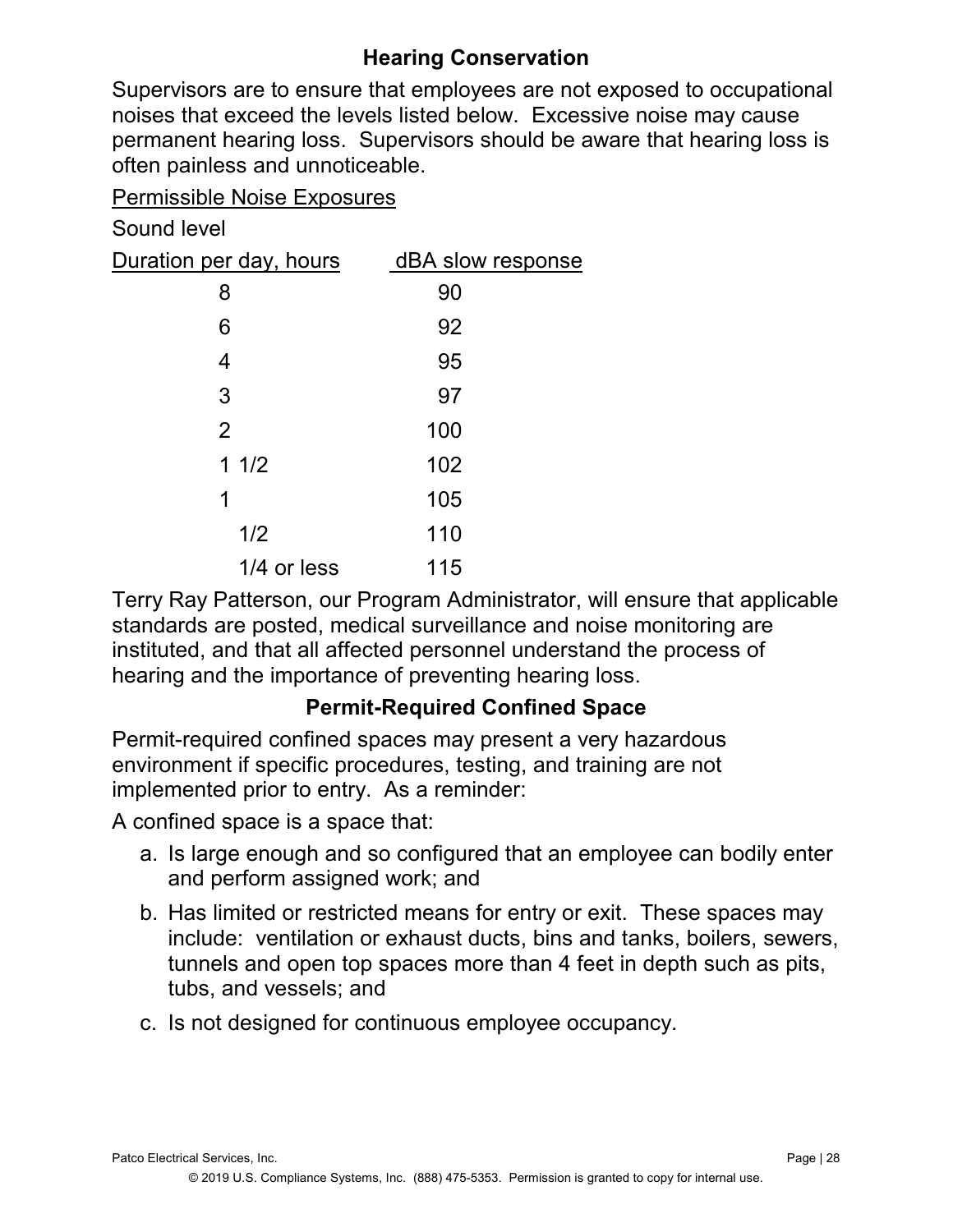A permit-required confined space is:

a. A confined space that contains any recognized serious safety or health hazards. These hazards may be: engulfment by materials; entrapment by space shape; inhalation of hazardous (possibly fatal) atmospheres.

Supervisors should ensure that employees understand:

- a. The need to identify and evaluate permit space hazards before entry.
- b. The need to test conditions before entry and monitor conditions during entry.
- c. How to prevent unauthorized entry.
- d. How to eliminate or control hazards for safe permit-space entry operations.
- e. The need to ensure that at least one attendant is stationed outside the permit-required space for the duration of the entry operations.
- f. How to coordinate and monitor entry operations when we are working with employees of another contractor or client within a permit-required confined space.
- g. Our procedures for emergency rescue.
- h. The establishment of a written procedure for preparation, issuance, use, and cancellation of entry permits.

## **Personal Protective Equipment**

A hazard assessment will be made on all job sites to determine what types of personal protective equipment (PPE) are appropriate. A major part of this hazard assessment will be determining what PPE needs can be eliminated through feasible engineering controls or work procedures.

Types of hazard categories that are considered are: impact, penetration, compression, chemical, heat, harmful dust, and light radiation.

The focus of PPE is to eliminate eye, hand, foot, limb, and head injury. Visitors exposed to the identified hazards will be loaned appropriate PPE (and given instruction in its use) prior to hazard exposure.

You must understand the limitations of your PPE; the correct procedure for putting on, adjusting, and removing the PPE; and the proper care, maintenance, and useful life of the PPE.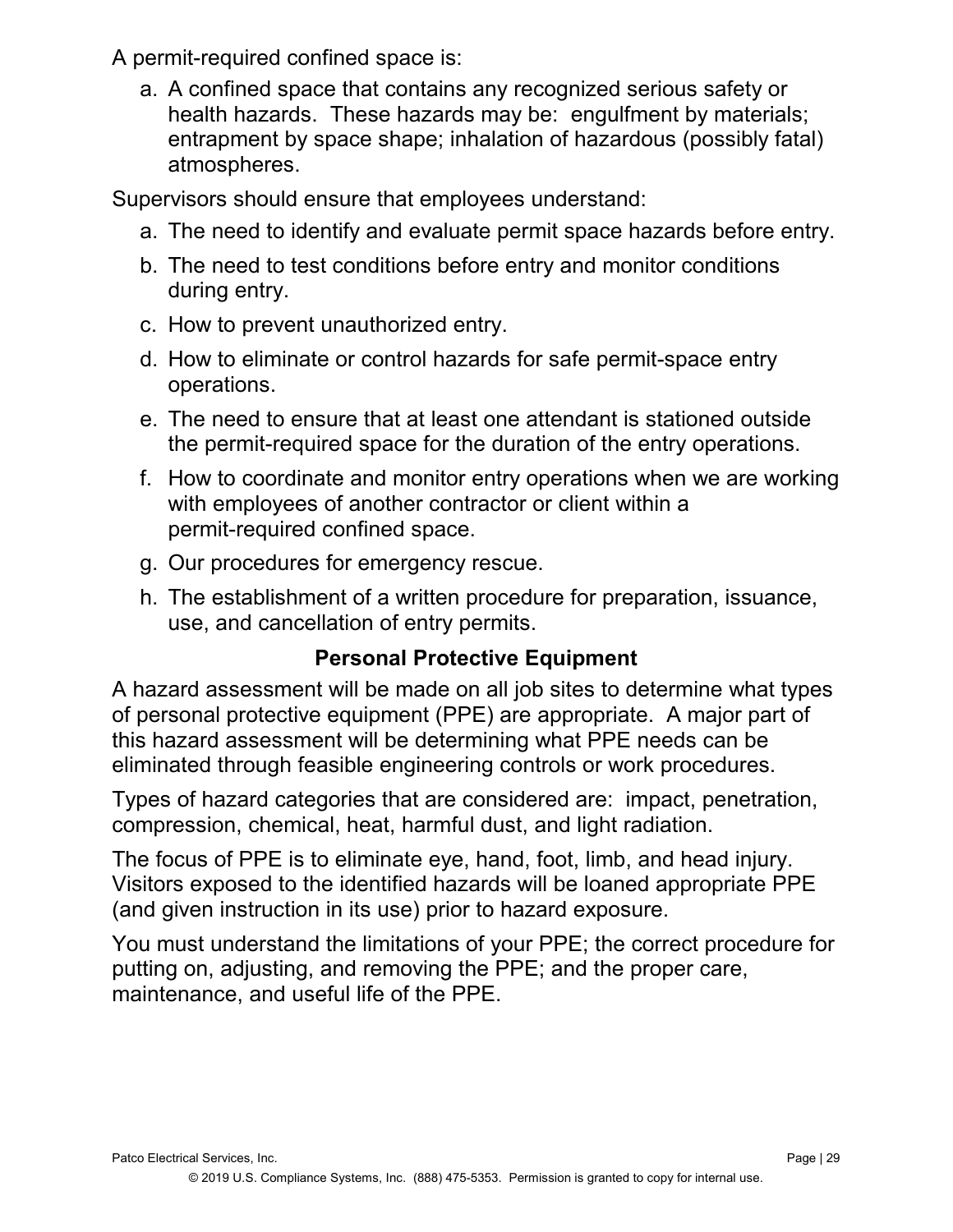Cleanliness of PPE is important particularly when dealing with eye protection where fogging, scratches, or dirt can render the PPE a hazard rather than protection from a hazard.

An inexpensive pair of safety glasses could save your priceless eyesight.

Unique PPE required for job performance, such as respirators, ear plugs, safety goggles, etc. will be supplied to you. You are responsible for maintenance of the equipment issued to you. Items of PPE that are damaged or non-functioning should be turned in to the supervisor for repair or replacement.

For personal comfort and to eliminate nuisance noises and nuisance respiratory conditions that are not at or above the threshold level for required protection, dust masks and ear plugs may be used at any time.

## **Respiratory Protection**

As a supervisor, it is extremely important that you do not allow employees to be exposed to atmospheres that do not contain clean, breathable air free from contaminants that exceed permissible exposure limits.

Respiratory hazards can range from mildly irritating to fatal.

Because of the serious consequences of improperly using respiratory protection, those for whom it applies, must understand:

- a. The importance of medical approval for respiratory use.
- b. The respirator selection process.
- c. How to determine the service life of particulate filters.
- d. Fit testing.
- e. User seal tests.
- f. The importance of work area surveillance.
- g. Cleaning, inspection and maintenance of respirators.

Of course, job sites often contain nuisance dusts that do not exceed permissible exposure limits. In these cases, employees may wear dust masks for personal comfort. Supervisors should caution those wearing dust masks that they do not offer true respiratory protection.

OSHA standards require that if an employer provides respirators for employee voluntary use or if you provide your own respirator, you must be provided Appendix D of 29 CFR 1910.134. This appendix is printed on the following page and all employees must read it.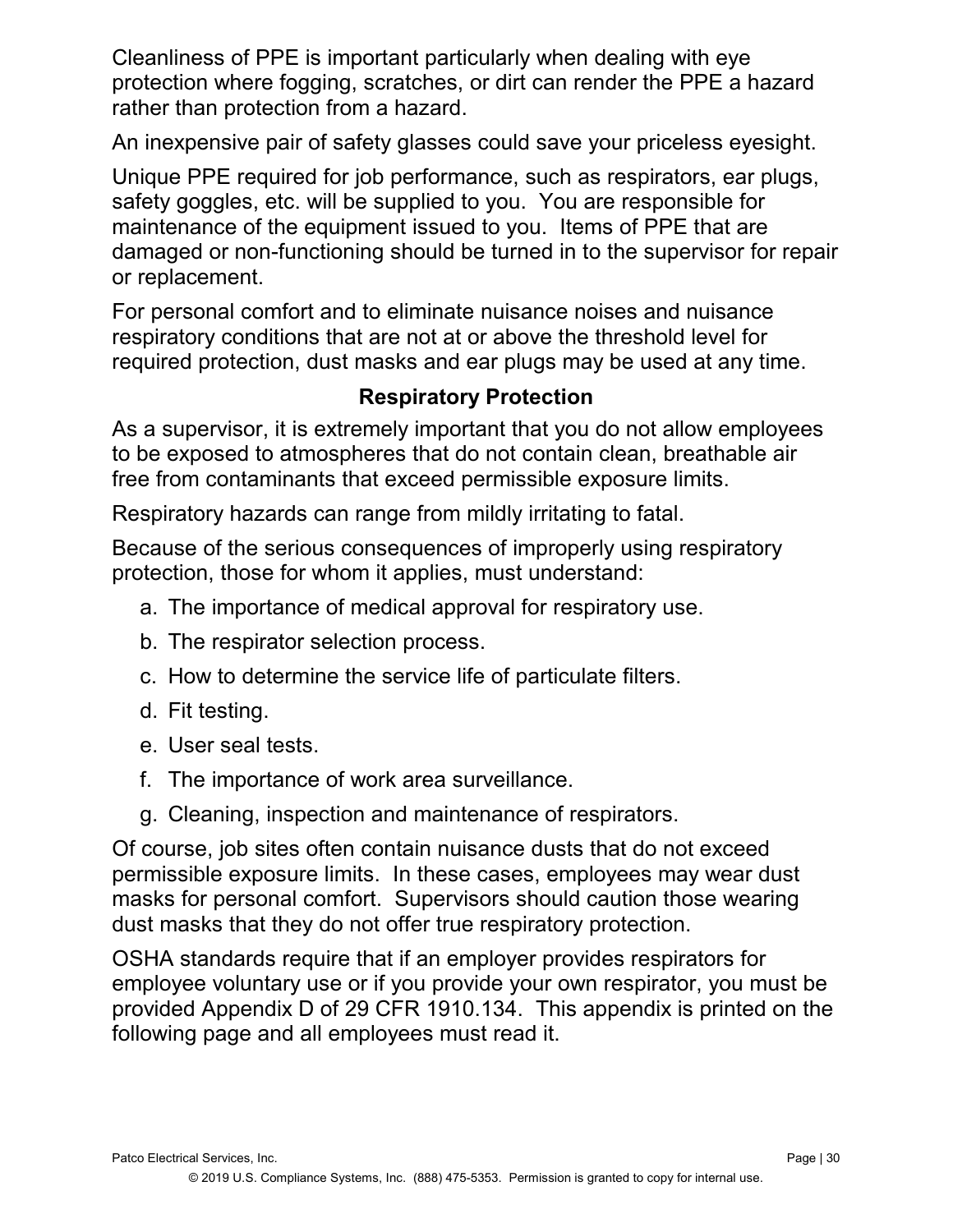Standard Number: 1910.134 App D

Standard Title: (Mandatory) Information for Employees Using Respirators When Not Required Under Standard.

Respirators are an effective method of protection against designated hazards when properly selected and worn. Respirator use is encouraged, even when exposures are below the exposure limit, to provide an additional level of comfort and protection for workers. However, if a respirator is used improperly or not kept clean, the respirator itself can become a hazard to the worker. Sometimes, workers may wear respirators to avoid exposures to hazards, even if the amount of hazardous substance does not exceed the limits set by OSHA standards. If your employer provides respirators for your voluntary use, or if you provide your own respirator, you need to take certain precautions to be sure that the respirator itself does not present a hazard. You should do the following: 1. Read and heed all instructions provided by the manufacturer on use, maintenance, cleaning and care, and warnings regarding the respirator's limitations. 2. Choose respirators certified for use to protect against the contaminant of concern. NIOSH, the National Institute for Occupational Safety and Health of the U.S. Department of Health and Human Services, certifies respirators. A label or statement of certification should appear on the respirator or respirator packaging. It will tell you what the respirator is designed for and how much it will protect you. 3. Do not wear your respirator into atmospheres containing contaminants for which your respirator is not designed to protect against. For example, a respirator designed to filter dust particles will not protect you against gases, vapors, or very small solid particles of fumes or smoke. 4. Keep track of your respirator so that you do not mistakenly use someone else's respirator.

## **Scaffolds**

| Applicable: | When you are required to install, use, or dismantle a |
|-------------|-------------------------------------------------------|
|             | scaffold or ladder.                                   |

Not Applicable: To fall protection required on a walking/working surface six feet above a lower level -- this is addressed in a Fall Protection Program.

Hazards: Fall, electrical, and falling objects.

Terry Ray Patterson, our Program Administrator, will ensure that employees understand:

- a. The procedures for dealing with the above hazards.
- b. The proper use of scaffolds & ladders
- c. The load and the load-carrying capacities of the scaffold.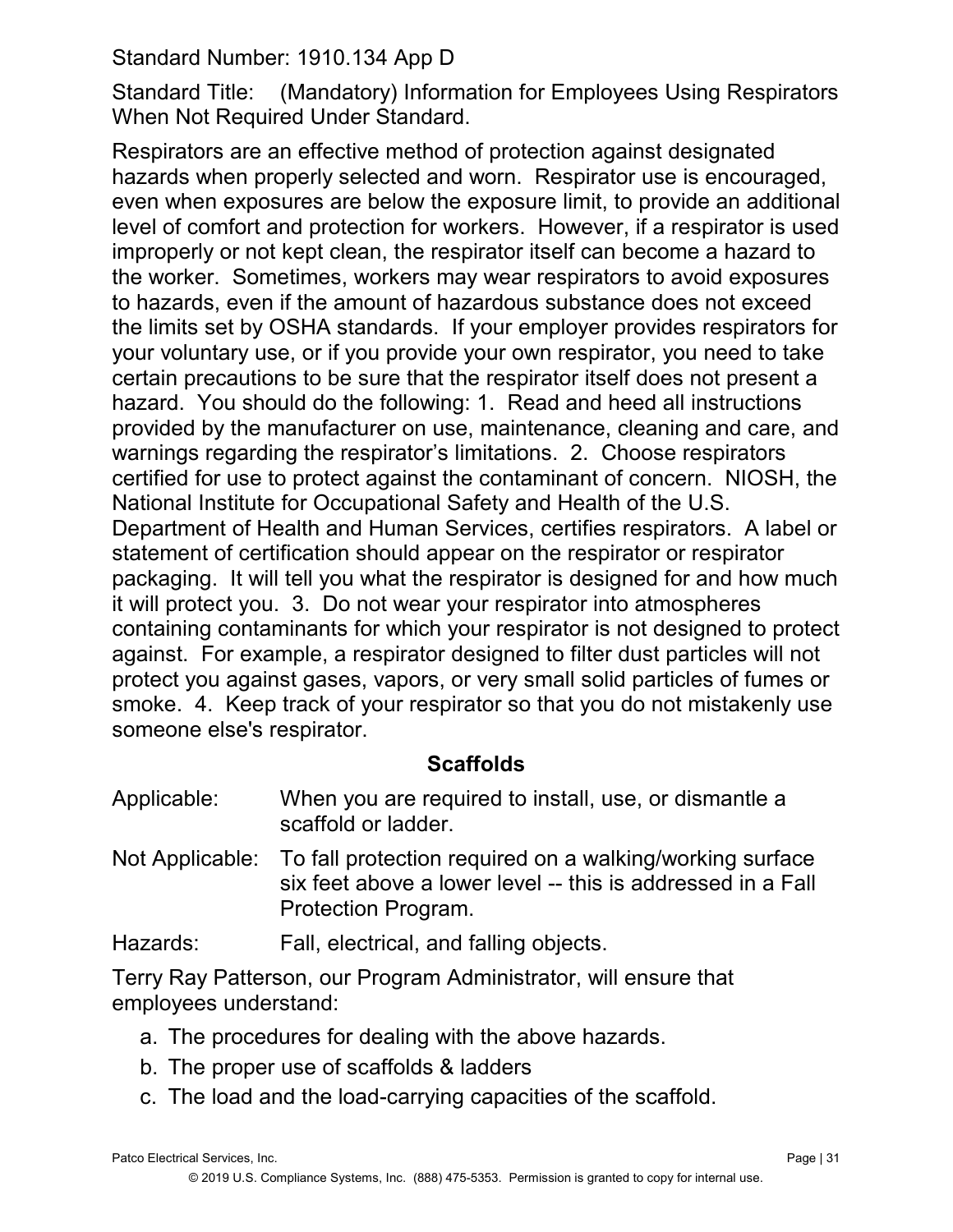## **Company Specific Safety Requirements**

There also may be times when Patco Electrical Services, Inc. requires its employees to meet safety policies that are specific to our company. If we implement these additional policies, they must have more stringent safety requirements than what OSHA has developed.

We currently do not have any company specific safety requirements.